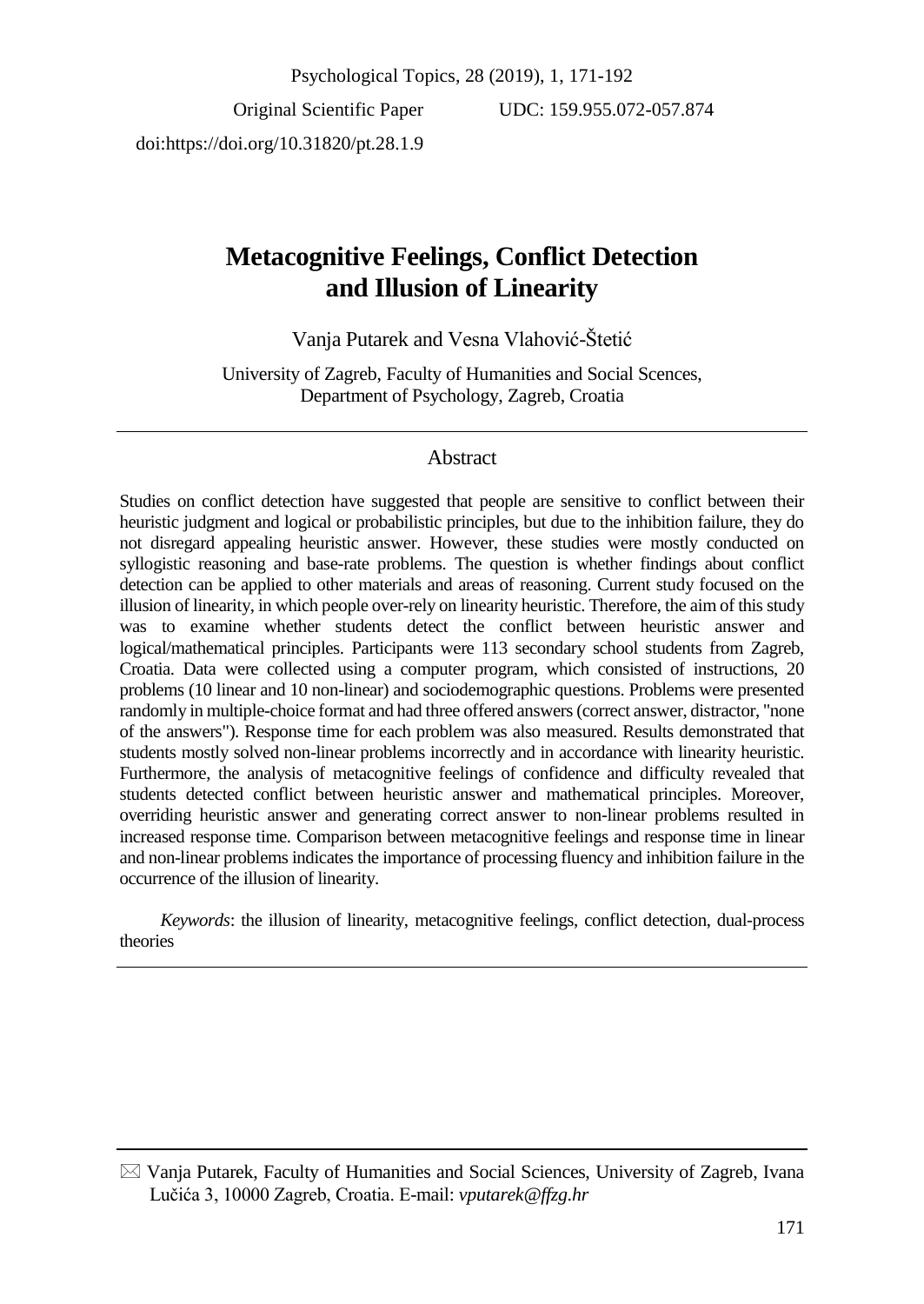# **Introduction**

#### **The Illusion of Linearity**

Linearity or proportionality is omnipresent in everyday life and represents one of the key concepts in various mathematical fields, such as algebra, statistics, and vectors (De Bock, Van Dooren, Janssens, & Verschaffel, 2007; Van Dooren, De Bock, Janssens, & Verschaffel, 2008). Consequently, by increasing the knowledge and usage of linearity throughout formal and informal education, numerous students tend to apply linear model universally. This may lead to error known as the illusion of linearity or proportionality, a propensity to comprehend certain sizes as linearly or proportionally related, even in situations where such understanding is not justified (De Bock et al., 2007).

Although linear relations are more intuitive than non-linear ones, young children have an implicit understanding of non-linearity, based on informal daily experiences. Namely, research revealed that 5-year old children successfully differentiate between growth situations that developed either in a linear or non-linear manner (Ebersbach, Van Dooren, Goudriaan, & Verschaffel, 2010). Despite basic and implicit understanding of non-linearity, linearity principle prevails over nonlinearity principle because during elementary school students use linear functions more often than non-linear functions and linear models are reinforced. The erroneous usage of linearity continues in secondary school and university, as well as in adults (De Bock et al., 2007; Esteley, Villarreal, & Alagia, 2010).

Well-known examples of this error are observed in geometry problems in which enlargement/reduction with factor *k*, enlarges/reduces the area, not with factor *k*, but with factor  $k^2$ , and volume with factor  $k^3$ . For instance, 2% of 12- to 13-year-olds and 17% of 15- to 16-year-olds solved correctly problems such as "Farmer Carl needs 6 bags of grass seed to cover a square pasture with a side of 200 meters. How many bags of grass seed will he need to cover a square pasture with a side of 600 meters?" (54 bags), while more than 80% gave incorrect linear answer (18 bags) (De Bock, Verschaffel, & Janssens, 1998).

The resistance of the illusion of linearity was found in studies that used different methods to decrease this error. When students were solving problems with direct area measures, they were not more successful than students who were solving problems with indirect measures (Van Dooren, De Bock, De Bolle, Janssens, & Verschaffel, 2003). De Bock, Verschaffel, and Janssens (2002) used metacognitive and visual scaffolds to influence students' noticing of non-linearity, which decreased the illusion of linearity, but effects were small. While researchers usually used problems in an open-ended format, Vlahović-Štetić, Pavlin-Bernardić, and Rajter (2010) used problems in multiple-choice format with five offered answers. When linear answer was not offered in non-linear problems, students were more successful than students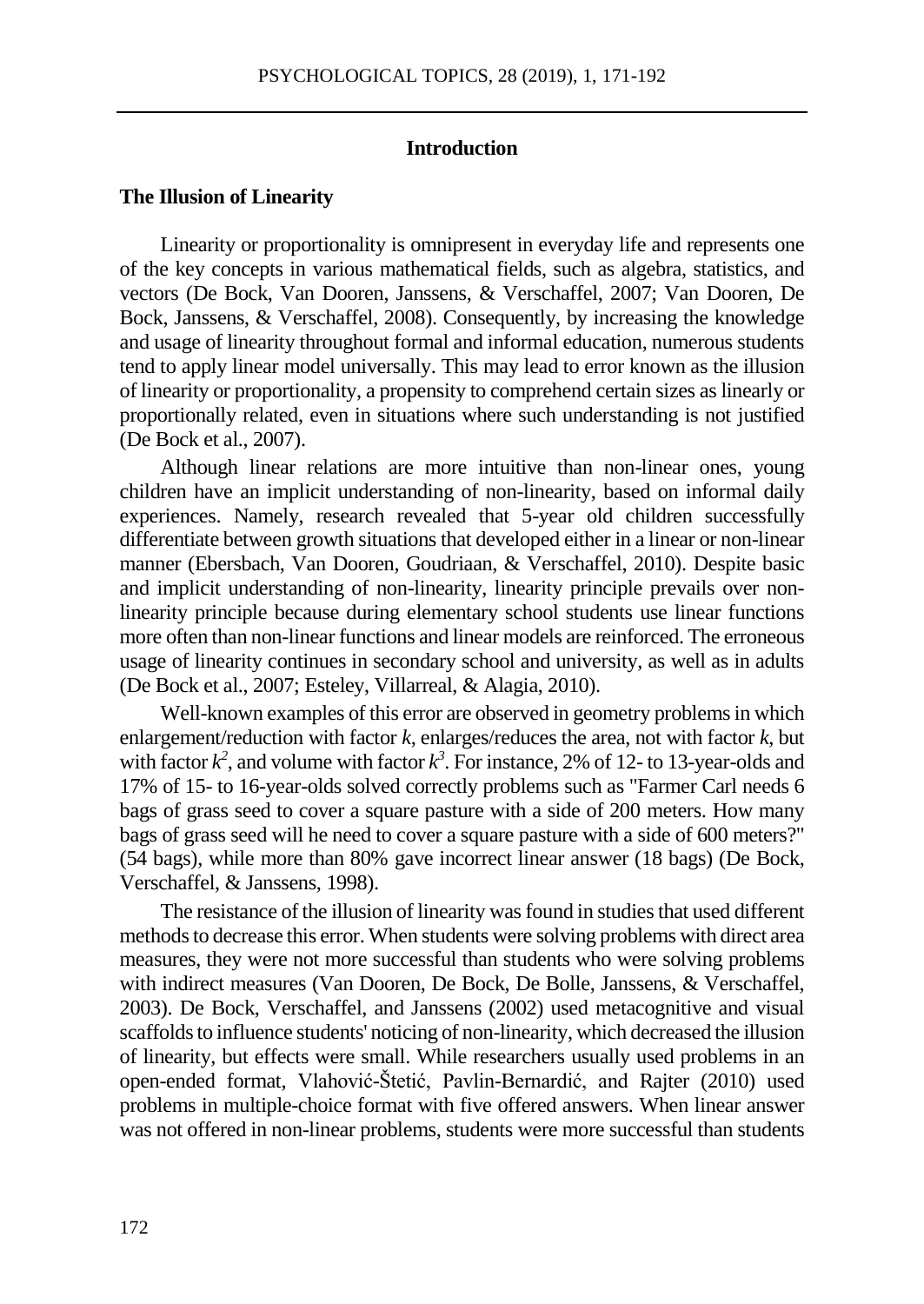who had linear answer, but students' performance in linear problems was better than performance in non-linear problems.

According to De Bock, Van Dooren, Janssens, and Verschaffel (2002), the illusion of linearity is based on the intuitiveness of linear model, shortcomings in geometrical knowledge, poor use of mathematical useful heuristics, and maladaptive habits and beliefs towards mathematical word problem-solving. Furthermore, linear reasoning is heuristic-based (Gillard, Van Dooren, Schaeken, & Verschaffel, 2009). Namely, during elementary school, linear model is frequently used, which strengthens a linearity scheme that starts to be rapidly and easily activated in various situations and consequently leads to the formation of linearity heuristic. Contrary to that, non-linear reasoning requires deep and analytic processes. Distinction between automatic and analytic processes is central aspect of dual-process theories, which can be used as a framework for better understanding of the illusion of linearity.

# **Dual-Process Theories and Conflict Detection**

Dual process theories are focused on two ways of information processing, labelled as Type 1 and Type 2. Type 1 processing is intuitive or heuristic, occurs automatically and engages minimal working memory. It is fast, effortless, inflexible, not influenced by verbal instructions, and tends to solve problems relying on prior knowledge and beliefs (Stanovich & Toplak, 2012). Type 2 processing is slow and requires cognitive effort, thus engaging working memory. It is controlled, flexible, evolutionary younger, can be verbally instructed, and is based on conscious thinking.

These two types of processing often work in agreement (De Neys, 2012; Evans & Stanovich, 2013). In these situations Type 1 processing generates correct answer, which Type 2 processing does not have to scrutinize, so automatic and analytic answer are congruent and logically/normatively correct. Besides congruent situations, automatic answer and logical principles can be in conflict, that is, Type 1 processing generates a biased answer and analytic Type 2 processing needs to override and inhibit this answer in order to provide normatively correct answer. In these conflicting situations automatic and analytic answer are incongruent. For instance, in heuristic and biases problems adapted from classical studies of Kahneman and Tversky, individuals' first answer generated by Type 1 processing usually is heuristic (e.g., representativeness heuristic), and this biased and heuristicbased answer is not in accordance with correct answer that Type 2 processing can provide (De Neys, 2014). Accuracy in these incongruent situations is usually quite low (De Neys & Glumicic, 2008; Kahneman & Frederick, 2002), which means that people are not good at inhibiting first and biased answer, as well as that biased answers may be more compelling than analytic answers. However, the research on the conflict detection indicated that, although people usually do not inhibit heuristic answer and do not manage to verbalize the exact normative principles that are being violated, they detect conflict between heuristic answer and logical principles.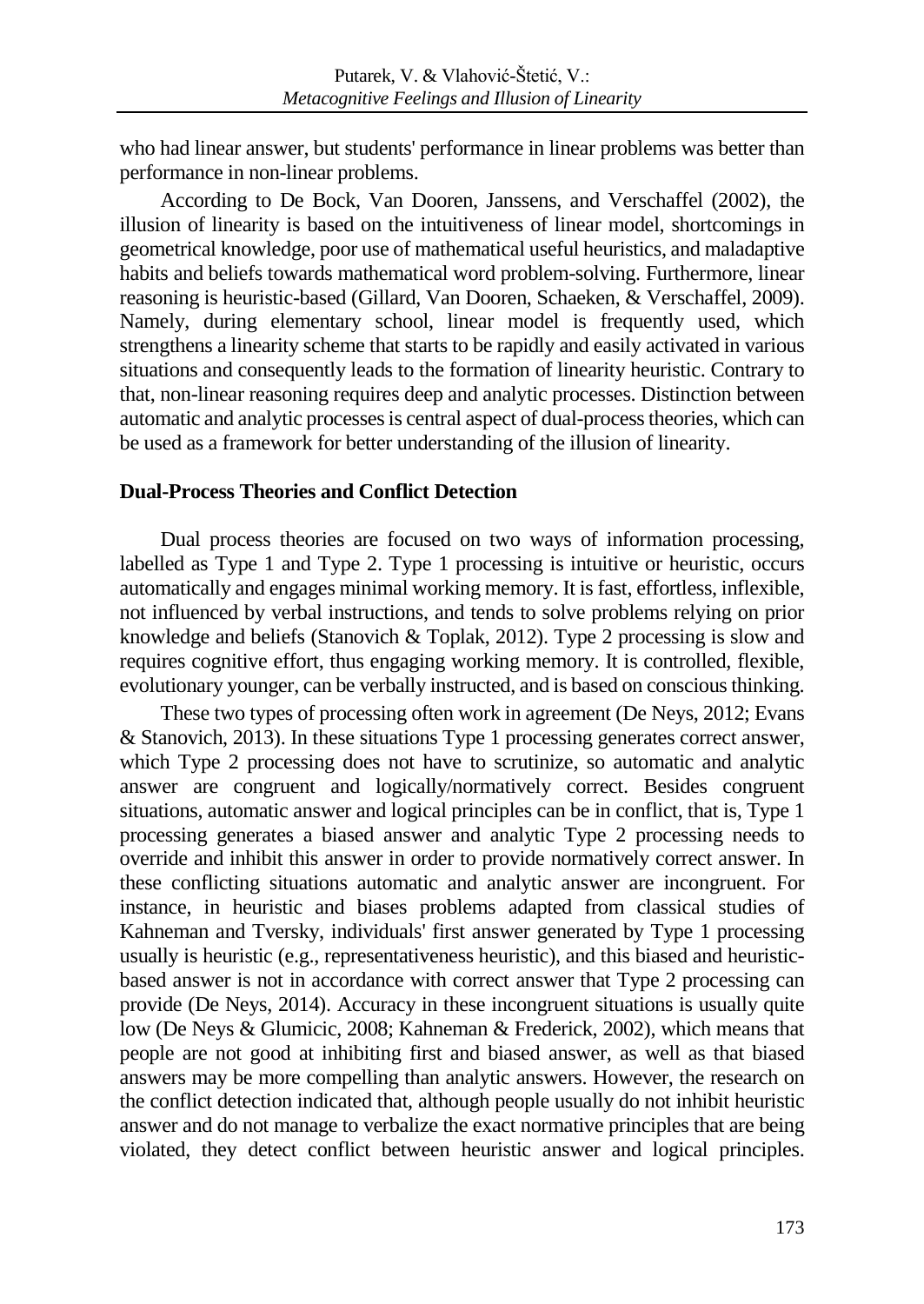Namely, in congruent situations response time is faster than in incongruent situations (Bonner & Newell, 2010; De Neys & Glumicic, 2008). The slowest response time was obtained when people provide correct answer in incongruent situations, but even people who gave heuristic answer in incongruent situations spent more time processing these problems compared to situations when they were solving congruent problems. That is, people process incongruent problems less fluently than congruent problems. De Neys, Moyens, and Vansteenwegen (2010) also showed that in incongruent situations autonomous nervous system (measured via skin conductance answers) is aroused, while this arousal is absent in congruent situations. It can be concluded that, although answers in congruent situations are often biased, people have a "gut feeling" that signals them that they are wrong (De Neys, 2010).

In the context of the illusion of linearity, Gillard et al. (2009) confirmed that linear answers have heuristic characteristics. Namely, in that study, when response time was restricted and executive resources were burdened with a secondary problem, in non-linear problems the frequency of linear answers increased, while the frequency of correct answers decreased. That is, Type 2 processing could not override automatic answer generated by Type 1 processing. As mentioned above, linear answers could become automatic because linear schema is more intuitive than non-linear schema and because mathematics in elementary school is mostly based on linearity (De Bock et al., 2002). Therefore, it can be assumed that non-linear problems represent incongruent situations, in which linear answer is biased and heuristic-based, while non-linear answer is analytic answer that is normatively correct. According to the research on conflict detection, response time should be slower and confidence for biased answer in non-linear (i.e., incongruent) situations should be lower than for correct answers in linear (i.e., congruent) situations.

These assumptions were not examined yet, but the findings about the underlying mechanisms of the illusion of linearity could help researchers and practitioners to understand mathematical reasoning, and find adequate interventions to decrease this illusion. In order to accomplish these goals, the first important step is to examine the differences in processing of correct and incorrect answers in linear and non-linear problems. One by-product of information processing are metacognitive experiences, so in the present study we will examine the differences in metacognitive experiences between answers in linear and non-linear problems.

#### **Metacognitive Experiences**

Metacognition refers to the cognition of cognition, and infers about cognition through monitoring and modifies cognition through control (Flavell, 1979; Nelson & Narens, 1994). Metacognitive processes that are included in the monitoring and control of reasoning and problem solving are labelled as meta-reasoning (Ackerman & Thompson, 2017). When a person needs to decide whether he or she would engage metacognitive control and consequently change cognitive strategy, metacognitive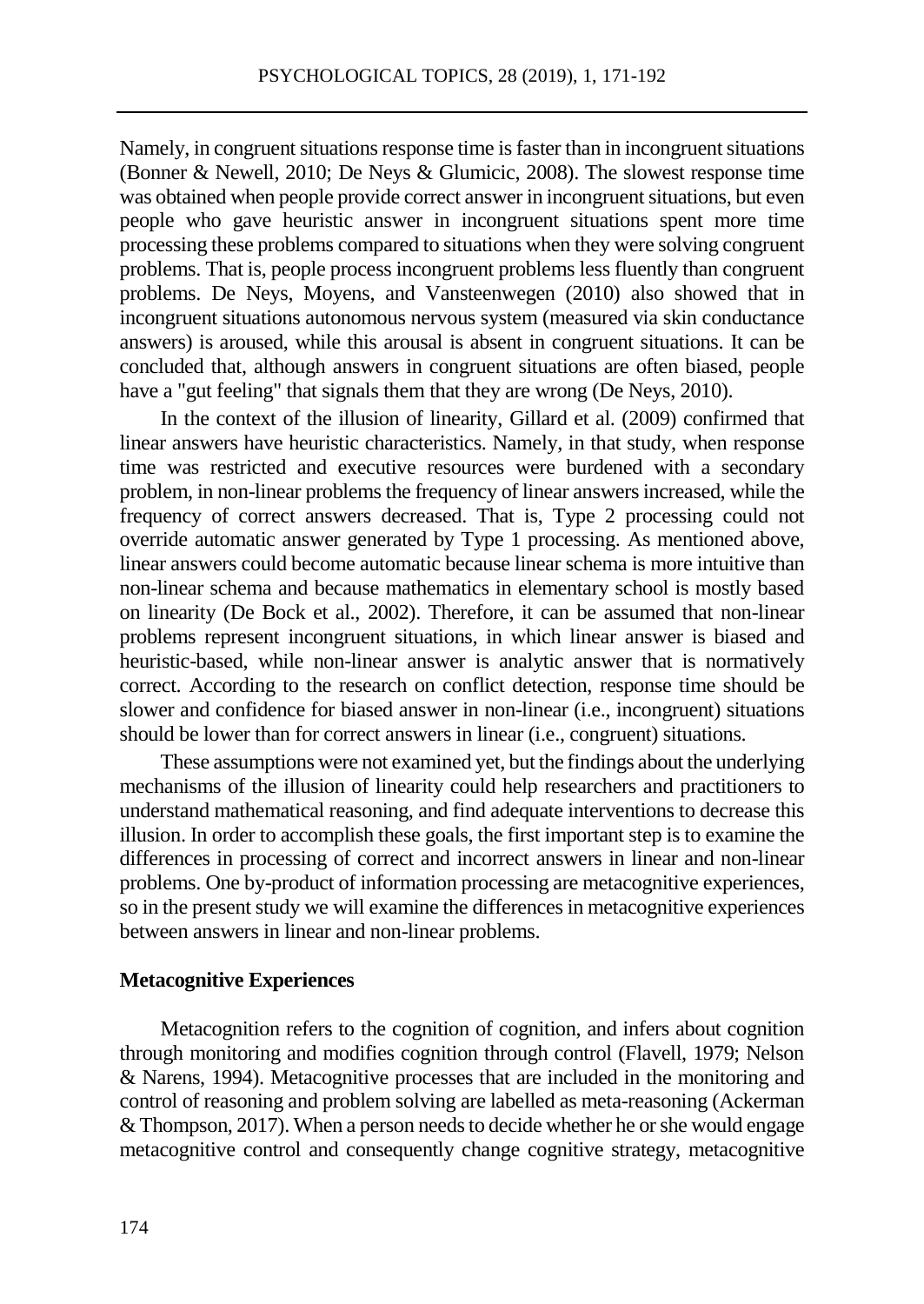experiences have the crucial role (Efklides, 2009, 2014). Metacognitive experiences represent experiential feelings (e.g., feeling of confidence, difficulty, knowing, familiarity) and judgments (e.g., judgment of learning, estimation of time or effort) that inform a person about cognitive processing, and serve as the interface between the problem and the person (Efklides, 2006).

Although factors such as individuals' pre-existing beliefs about information processing (Frank & Kuhlmann, 2017; Mueller, Dunlosky, & Tauber, 2016) or explicit problem demand (Song & Schwarz, 2008) have an important role in forming metacognitive experiences, the primary sources are nonanalytic, non-conscious inferential processes (Norman, Price, & Duff, 2010). It is assumed that during information processing its by-products are generated and they serve as cues for the appearance of metacognitive experiences. The crucial cue is the fluency of information processing (Koriat, Bjork, Sheffer, & Bar, 2004), which represents the subjective experience of the ease of information processing (Reber & Greifeneder, 2017) and may take different forms, such as perceptual, conceptual or linguistic fluency (Alter & Oppenheimer, 2009). Some authors termed the dependence of metacognitive experiences on fluency as the fluency heuristic (Hertwig, Herzog, Schooler, & Reimer, 2008).

For instance, when a person encounters previously processed information, this information would be fluently processed and feeling of familiarity (FOF) would arise, associated with positive affect (Efklides, 2006). Feeling of difficulty (FOD) is associated with negative affect (Efklides, Samara, & Petropoulou, 1999). In familiar problems, FOD increases due to the working memory load, as well as due to the lack of fluency that arises when conflict between two simultaneously activated answers appears (Touroutoglou & Efklides, 2010). In less familiar problems, FOD increases with cognitive interruptions, that is, when individuals notice that their schemas cannot be applied to new information. FOD and FOF, jointly with the estimate of answer correctness, determine feeling of confidence (FOCon) (Efklides, 2002; Shynkaruk & Thompson, 2006), which is related to the outcome of processing (Narens, Jameson, & Lee, 1994). Metacognitive experiences are interrelated, that is, higher FOF is positively related to FOCon, while both FOF and FOCon are negatively related to FOD (Efklides et al., 1999). These correlations were low to mediate, which justifies the differentiation of these experiences.

According to the meta-reasoning framework (Ackerman & Thompson, 2017), the quality of metacognitive experiences determines how Type 2 processing would be engaged. The researchers usually explored feeling of rightness (FOR) (e.g., Thompson, Prowse Turner, & Pennycook, 2011), which is similar to the previously described FOCon, but it is estimated for the first, automatic answer and represents strong intuition that this answer is correct (Thompson, 2009). In order to verify this theory, researchers used two-response paradigm and asked participants to give their first, automatic or intuitive answer to reasoning problem, estimate FOR, and then the same problem was presented and participants could take as much time as they wanted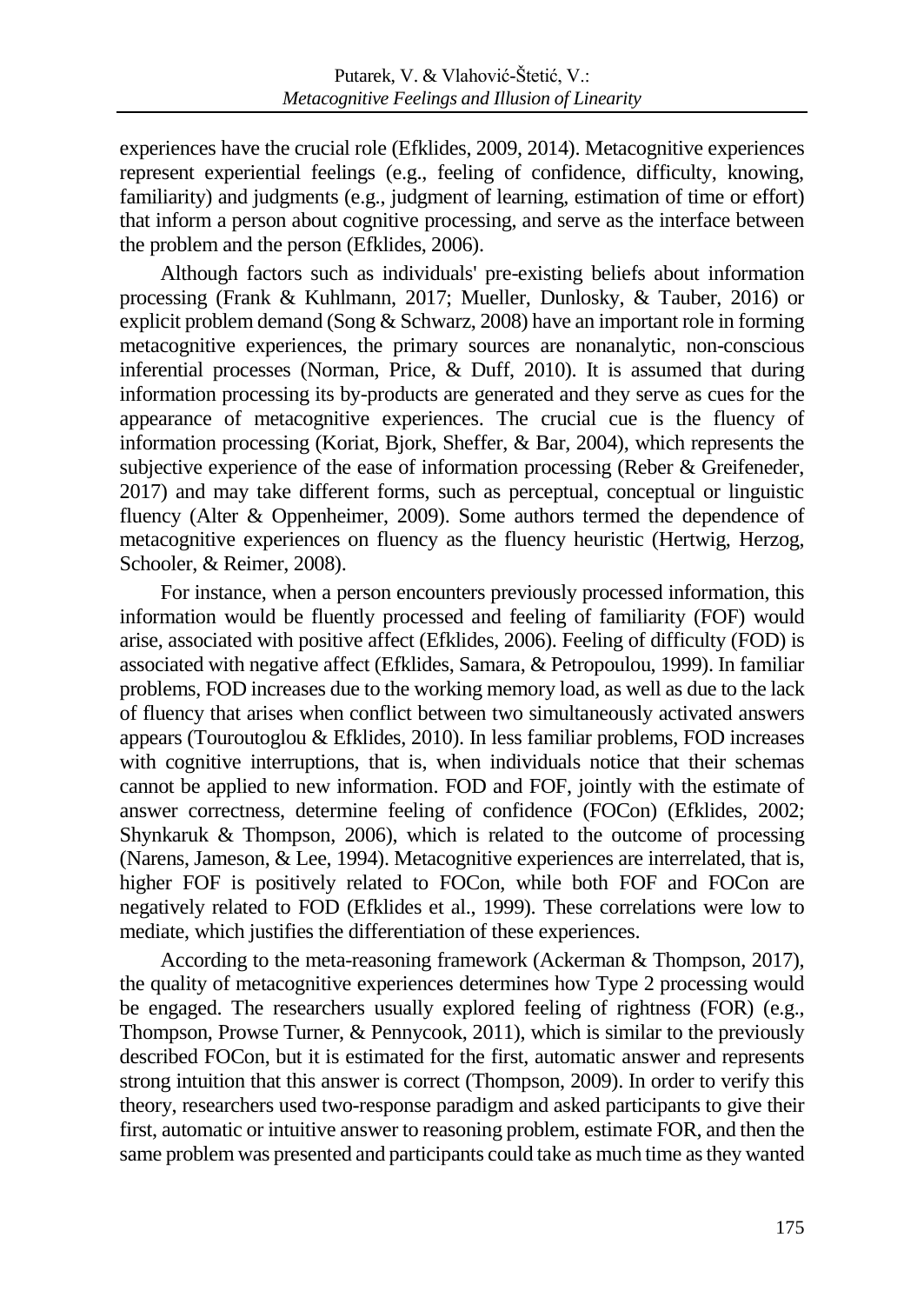to give final answer (Thompson et al., 2011). It was revealed that participants who had strong FOR were less inclined to change their answer when the problem was presented second time, regardless of the normative accuracy of their first answer.

Experiences are always present as online or concurrent metacognition during information processing and produce cues about the progress of this processing (Efklides, 2006). Therefore, they can inform people about the conflict between heuristic answer and logical principles. This assumption was confirmed in several studies. Simmons and Nelson (2006) demonstrated that FOCon depends on the intuitiveness of answers and it is higher for intuitive answers than for equally valid, but non-intuitive answers. Study conducted by De Neys, Cromheeke, and Osman (2011; Experiment 1) demonstrated that participants were less confident (lower FOCon) in their heuristic and incorrect answers in incongruent situations than in correct answers in incongruent situations and correct answers in congruent situations, but they were equally confident in correct answers in incongruent situations and congruent situations. That is, participants detected conflict, which was manifested in their metacognitive experiences.

#### **Current Study**

The research on two types of processing and conflict detection has been conducted mostly on syllogistic reasoning or probability estimation problems from heuristics and biases studies (e.g., Thompson et al., 2013). The question is whether the findings from these studies can be applied to problems that can be found in reallife and formal education more often than abstract syllogisms or probability estimation problems. The illusion of linearity includes problems that are prone to intuitive answers, but at the same time, people acquire knowledge for their solving during formal education. Namely, linear and non-linear reasoning are widespread in mathematics and they represent the basis of numerous mathematical fields (De Bock et al., 2007). They are also embedded in real-life situations, for instance, making financial decisions and understanding of everyday phenomena, such as weather, time or temperature. Due to the omnipresence of linear and non-linear reasoning, as well as the importance of mathematics for overall academic achievement and everyday life (Lerkkanen, Rasku-Puttonen, Aunola, & Nurmi, 2005; Rose & Betts, 2001), it would be important to comprehend how over-reliance on linear model is maintained, and afterwards determine the methods aimed at the decreasing this illusion. According to the literature available to date, the researchers did not focus on conflict detection in the context of the illusion of linearity. Therefore, the aim of this study was to examine whether students detect the conflict between heuristic answer and logical or mathematical principles in non-linear problems. The criteria for conflict detection were the levels of metacognitive experiences and response time.

Given that the illusion of linearity is widespread and deep-rooted phenomena (De Bock et al., 1998; Van Dooren et al., 2003), we assumed that in our sample of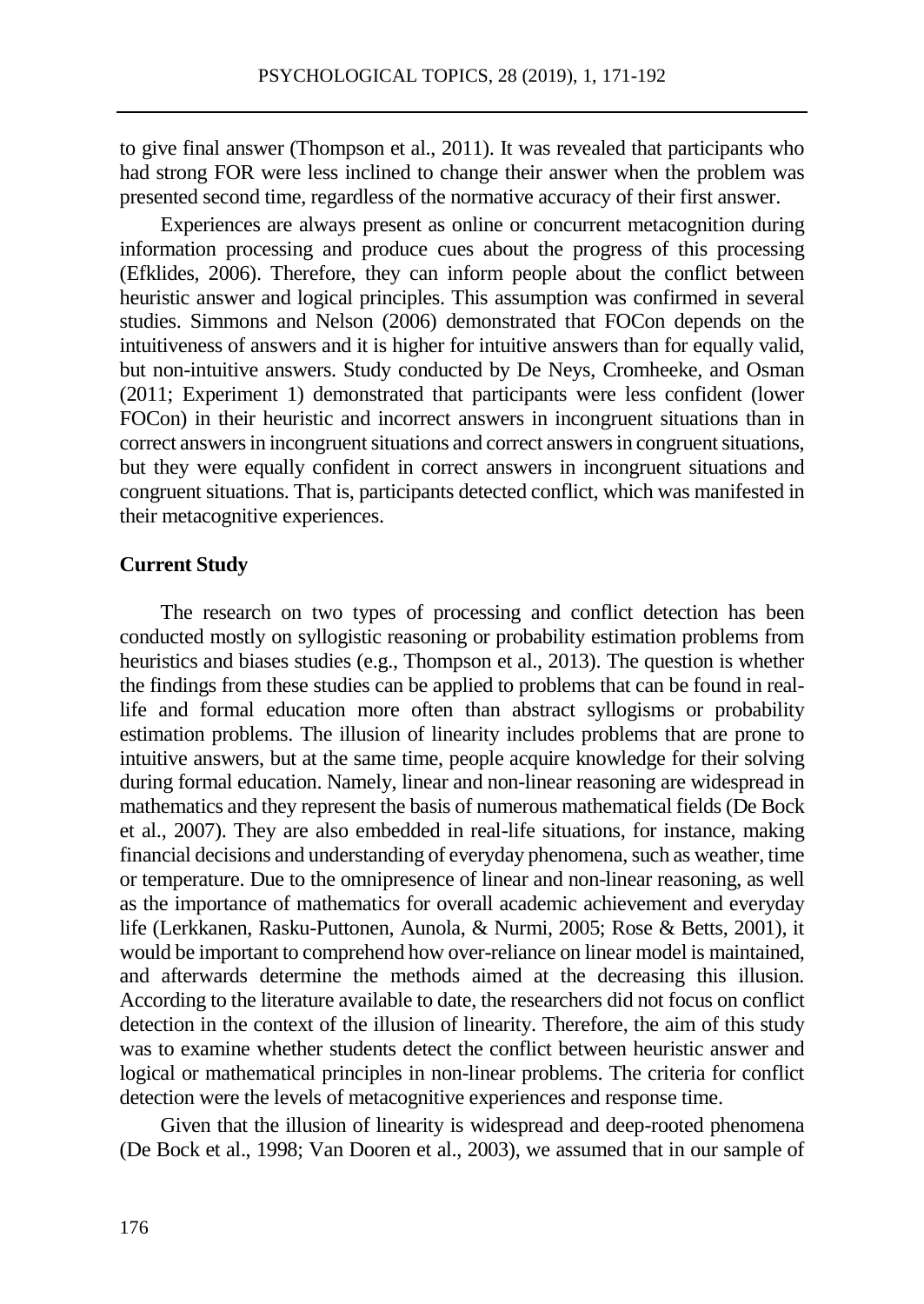15- to 18-year old adolescents the illusion of linearity would be obtained. The research conducted by Vlahović-Štetić et al. (2010) revealed that students are prone to the illusion of linearity even when problems are shown in multiple-choice format. Therefore, in our research we presented problems in multiple-choice format, which are less time-consuming. We offered three answers in both linear and non-linear problems: correct answer, distractor (in non-linear problems distractor represented linear answer to non-linear problem), and answer "none of the answers". The third answer, "none of the answers", was offered in order to decrease students' guessing.

According to the research on conflict detection and monitoring, as well as dualprocess theories (e.g., De Neys & Glumicic, 2008; Gillard et al., 2009), it can be assumed that linear problems represent congruent problems (i.e., heuristic answer is normatively correct) and non-linear problems represent incongruent problems (i.e., heuristic answer is not normatively correct and it is in conflict with mathematical principles). We expected that metacognitive experiences would differ between answers in linear and non-linear problems. More precisely, in the present study, the focus was on four metacognitive feelings: feeling of confidence, difficulty, familiarity, and comprehensibility. Feelings such as FOCon, FOD and FOF were previously described, and relations between them were explored (e.g., Efklides et al., 1999). In the context of mathematical problem solving, students' performance can be low, not because of the shortcomings in their knowledge or perceived problem difficulty, but due to the problem wording and comprehensibility (Verschaffel, Greer, & De Corte, 2000). Therefore, we included the feeling of comprehensibility (FOCom) that could represent students' perception of problem-wording.

Given the findings that participants had lower FOCon in their heuristic answers in incongruent situations than in correct answers in congruent situations (De Neys et al., 2011), we assumed that FOCon, FOF and FOCom would be lower, while FOD higher, for linear (i.e., heuristic and normatively incorrect) answers in non-linear problems than linear (i.e., normatively correct) answers in linear problems. That is, students would detect conflict, which would decrease fluency of information processing, and this conflict detection would be manifested in metacognitive experiences. When students solve incongruent problems correctly, they detect conflict and override it because they have available alternative cognitive schema (De Neys et al., 2011). However, when students detect conflict and do not have available alternative cognitive schema, they are "stuck" with their heuristic answer, although they are aware that this answer is wrong. Therefore, we assumed that FOCon, FOF and FOCom would be higher, while FOD lower, for non-linear (i.e., normatively correct) answers in non-linear problems than for heuristic answers in non-linear problems.

We also measured how much time students would need to answer the problem. Previous research indicated that individuals respond faster in congruent than in incongruent situations (e.g., Bonner & Newell, 2010). Therefore, we assumed that students would respond faster when they produce correct answer in linear problems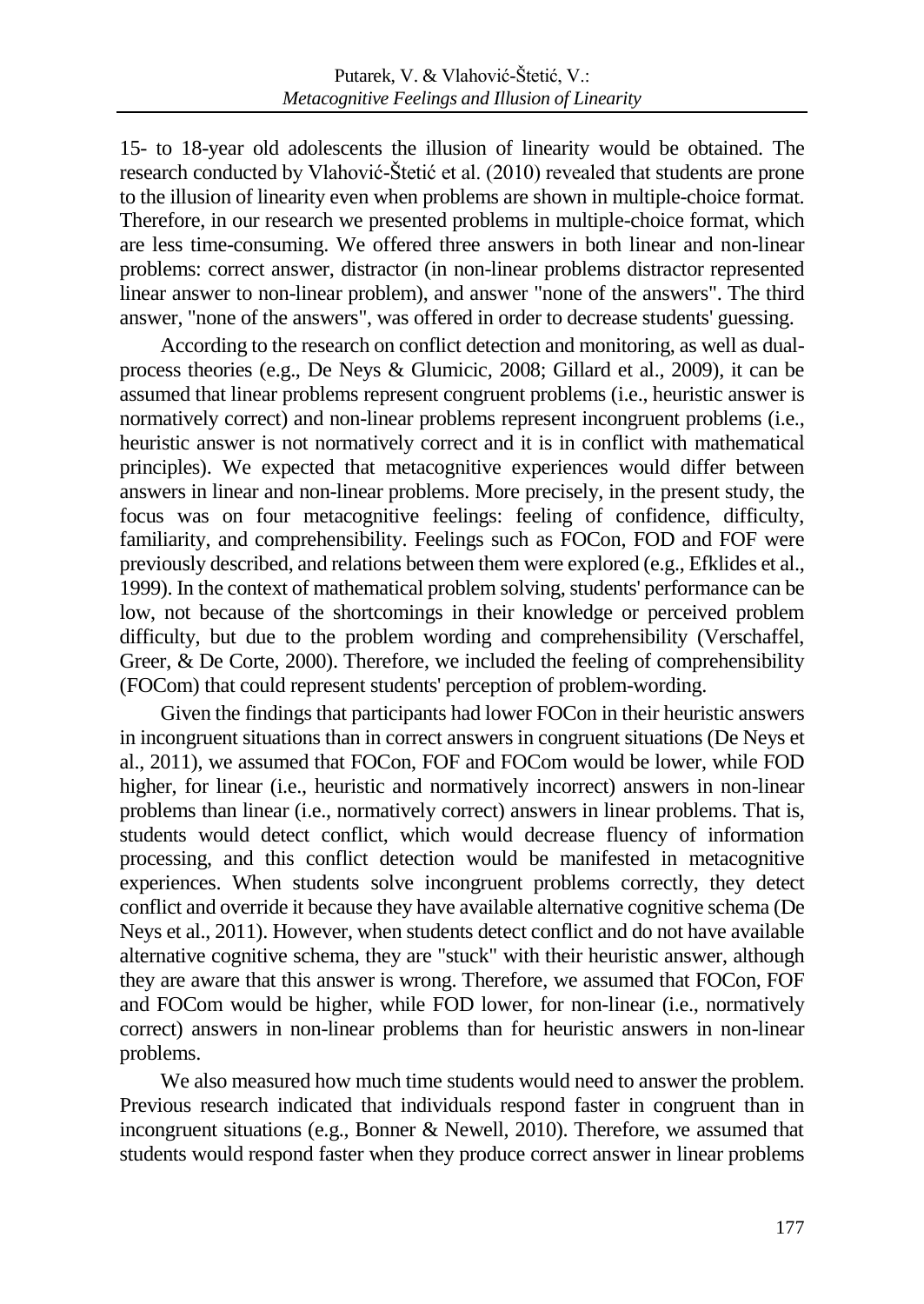than when they produce heuristic answer in non-linear problems, and that response time would be the slowest for generating correct answers in non-linear problems because students engage in finding alternative cognitive schema (De Neys & Glumicic, 2008).

Finally, we examined the metacognitive experiences and response time when the third offered answer (i.e., "none of the answers") was selected. Previous research on conflict detection (e.g., De Neys & Glumicic, 2008) used problems with two offered answers (in congruent problems: distractor and correct answer; in incongruent problems: heuristic answer and correct answer). However, research in the context of the Diminishing Criterion Model (Ackerman, 2014) demonstrated that people tend to give answers, which satisfy their confidence criterion. When people perceive that they invested an immense amount of time and reach the effort limit, but did not meet confidence criterion, they are inclined to select "don't know" answer. In line with these assumptions, Ackerman (2014; Experiment 4 and 5) obtained that response time for "don't know" answers was longer than for correct or incorrect answers.

We hypothesized that students who selected "none of the answers" would behave similarly to participants who selected "don't' know" answer in Ackerman's (2014) research. That is, students, who selected "none of the answers", would invest time and effort in searching for correct answer, but that answer was not available. Consequently, they gave up and used "none of the answers" as an exit strategy to complete the problem and move on the next problem. Therefore, we assumed that FOCon, FOF, and FOCom would be lower, FOD higher, and response time slower when students selected "none of the answers" than when they selected correct answers and distractors.

# **Method**

#### **Participants**

The participants were 113 students (55% female) from one academic-track secondary school in Zagreb, Croatia. Students' age ranged from 15 to 18 (*M* = 15.85,  $SD = 0.66$ ). There were 89 (80.2%) second-grade and 22 (19.8%) third-grade students (two students did not report their grade).

# **Materials**

Students solved 10 linear and 10 non-linear problems. Following each problem, students were asked to rate their level of confidence that their answer is correct, using the scale from 1 (*not at all*) to 7 (*highly confident*). Students also estimated how difficult (FOD), familiar (FOF) and comprehensible (FOCom) was the problem,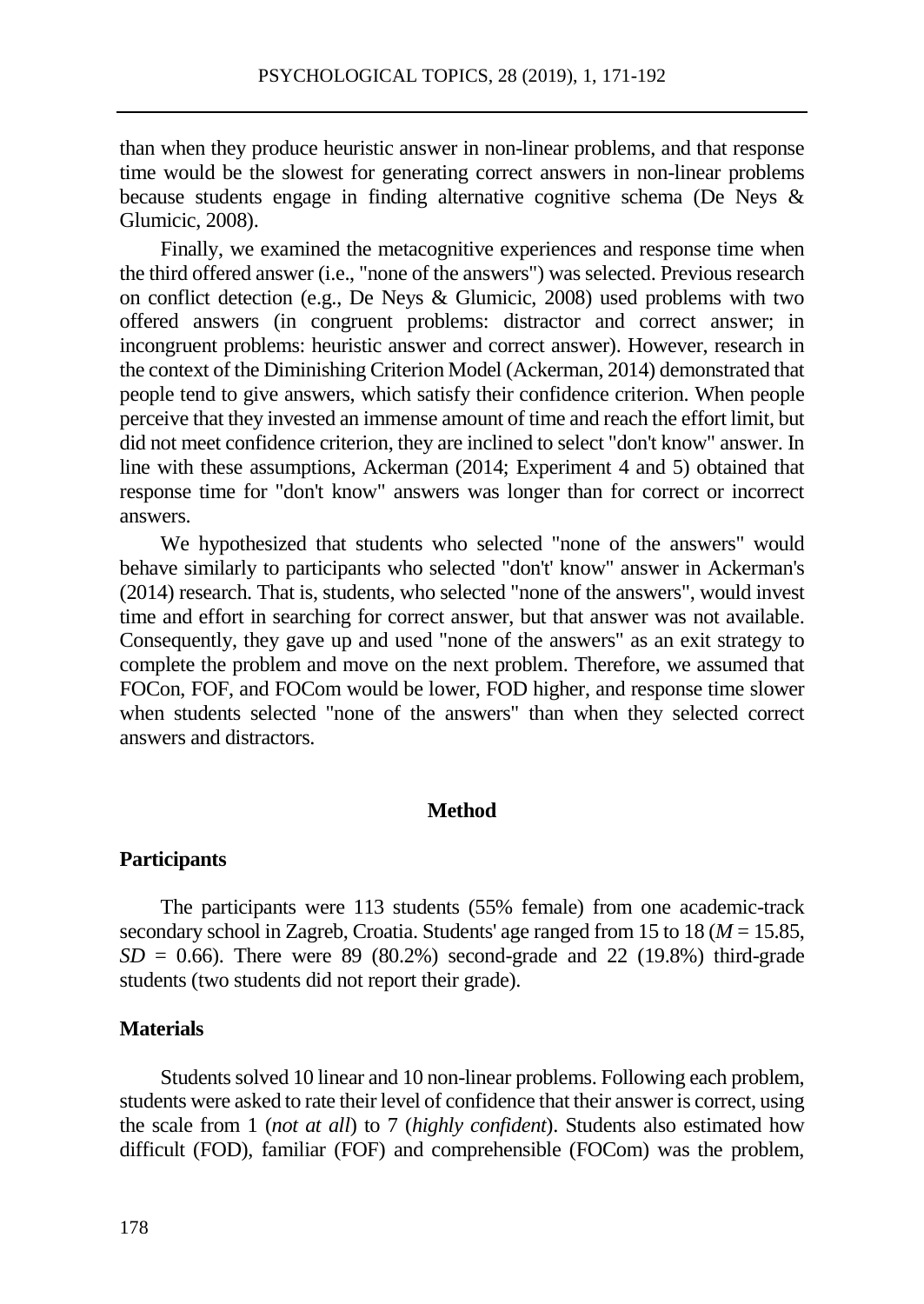using the scale from 1 (*not at all*) to 5 (*highly difficult/familiar/comprehensible*). At the end of the study, for each student, the sum of correct answers was presented on a computer screen.

Example of linear problem:

*In order to set up the fence around the square-shaped playground with a side of 60 m, workers need 3 days. How much time workers need to set the fence around the square-shaped playground with a side of 120 m? The speed of work is the same in both cases.*

- *a) 9 days*
- *b) 6 days* (correct answer)
- *c) none of the answers*

Example of non-linear problem:

*There are 10 apple trees in the square-shaped orchard with a side of 5 m. How many apple trees can grow in a square-shaped orchard with a side of 10 m? The distance between the apple trees is the same in both orchards.*

- *a) 40 apple trees* (correct answer)
- *b) 20 apple trees*
- *c) none of the answers*

# **Procedure**

For this study, the computer program was developed, which contained the instruction, 20 problems, sociodemographic questions, and questions about mathematic achievement. At the beginning of the assessment, the instructions on the computer screen were presented, followed by 10 linear and 10 non-linear problems (randomly displayed). For each problem three answers were offered: correct answer, distractor (in non-linear problems distractor represented linear answer to non-linear problem), and answer "none of the answers". Correct answer and distractor were presented randomly as a first or second offered answer, while "none of the answers" was always presented as the third offered answer. Problems were presented in two steps: a problem without answers was presented and reading time was measured, and when students read the problem, they pressed "next" button and three answers appeared (text of the problem remained on the screen), and solving time was measured.

Data were collected in the autumn of the school year. Permission for conducting this research was granted by school principals and the Ethical Committee of the Department of Psychology Faculty of Humanities and Social Studies, University of Zagreb, Croatia. The researcher informed students that all data will be collected anonymously and that they are allowed to terminate participation at any time during the assessment. After a brief introduction, all students agreed to participate. Students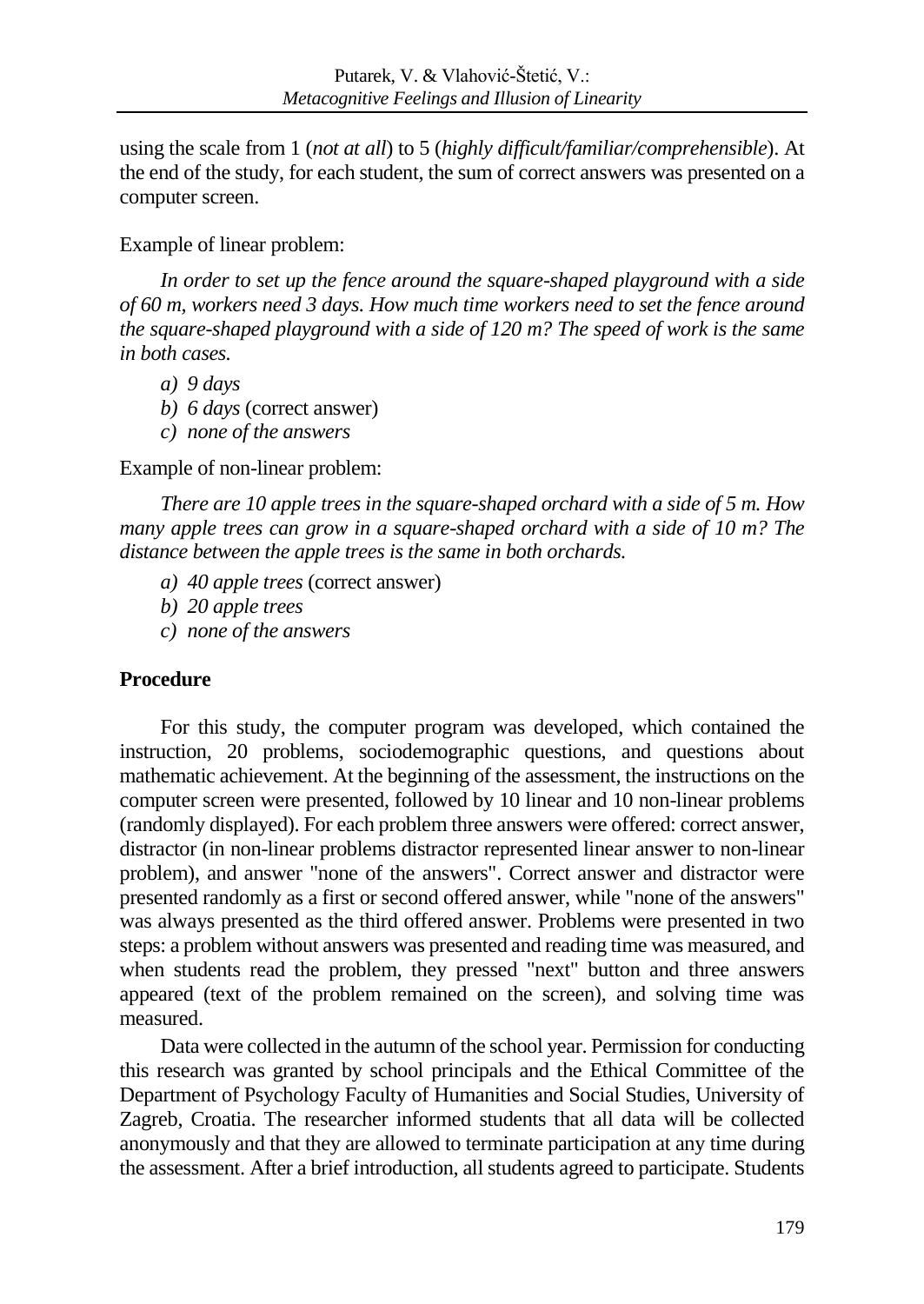were told that all information on how to solve the problems will be presented on the computer screen and they were asked to read very carefully the instructions. It took students 25 to 45 minutes to solve problems on computers in classes.

#### **Results**

#### **Reasoning Accuracy**

On average, students solved 11.25 (*SD* = 2.87; range: 5-19) problems correctly. In linear problems, 46 students (40.7%) solved all 10 problems correctly and a minimal number of correct answers was 3. In non-linear problems, 4 students (3.8%) solved all 10 problems correctly and 39 students (37.5%) did not solve any of 10 problems correctly. The mean number of correct answers, distractors and "none of the answers" in linear and non-linear problems is presented in Table 1.

Table 1

*The Average Number of Correct Answers, Distractors and "None of the Answers" in Linear and Non-Linear Problems (N = 104)*

| Type of problem | Correct answer | Distractor | "None of the answers" |
|-----------------|----------------|------------|-----------------------|
| Linear          | 8.73           | 0.58       | 0.69                  |
|                 | 1.60           | $\pm 07$   |                       |
| Non-linear      | 2.52           | 6.86       | 0.63                  |
|                 | 2.95           | 3 I A      | 10                    |

Students solved more linear than non-linear problems correctly  $(t(103) = 16.78$ , *p* < .001). Repeated-measures ANOVA with Bonferroni correction revealed that in linear problems students selected correct answer more often than distractor and "none of the answers", and they selected distractor as often as "none of the answers"  $(F(1.60, 164.43) = 880.02, p < .001, \eta_p^2 = .90)$ . In non-linear problems students selected distractor (heuristic) answer more often than correct answer and "none of the answers", and correct answer more often than "none of the answers"  $(F(1.19, 122.87) = 107.61, p < .001, \eta_p^2 = .51).$ 

#### **Metacognitive Feelings, Response Time, and Conflict Detection**

In order to examine conflict detection, average ratings of metacognitive feelings and response time for each student for three offered answers (correct answer, distractor, "none of the answers") were calculated. Afterwards, we computed repeated-measures ANOVA to compare differences in metacognitive feelings and response time between metacognitive feelings for these three offered answers. In analyses were included only students who had at least one correct answer in linear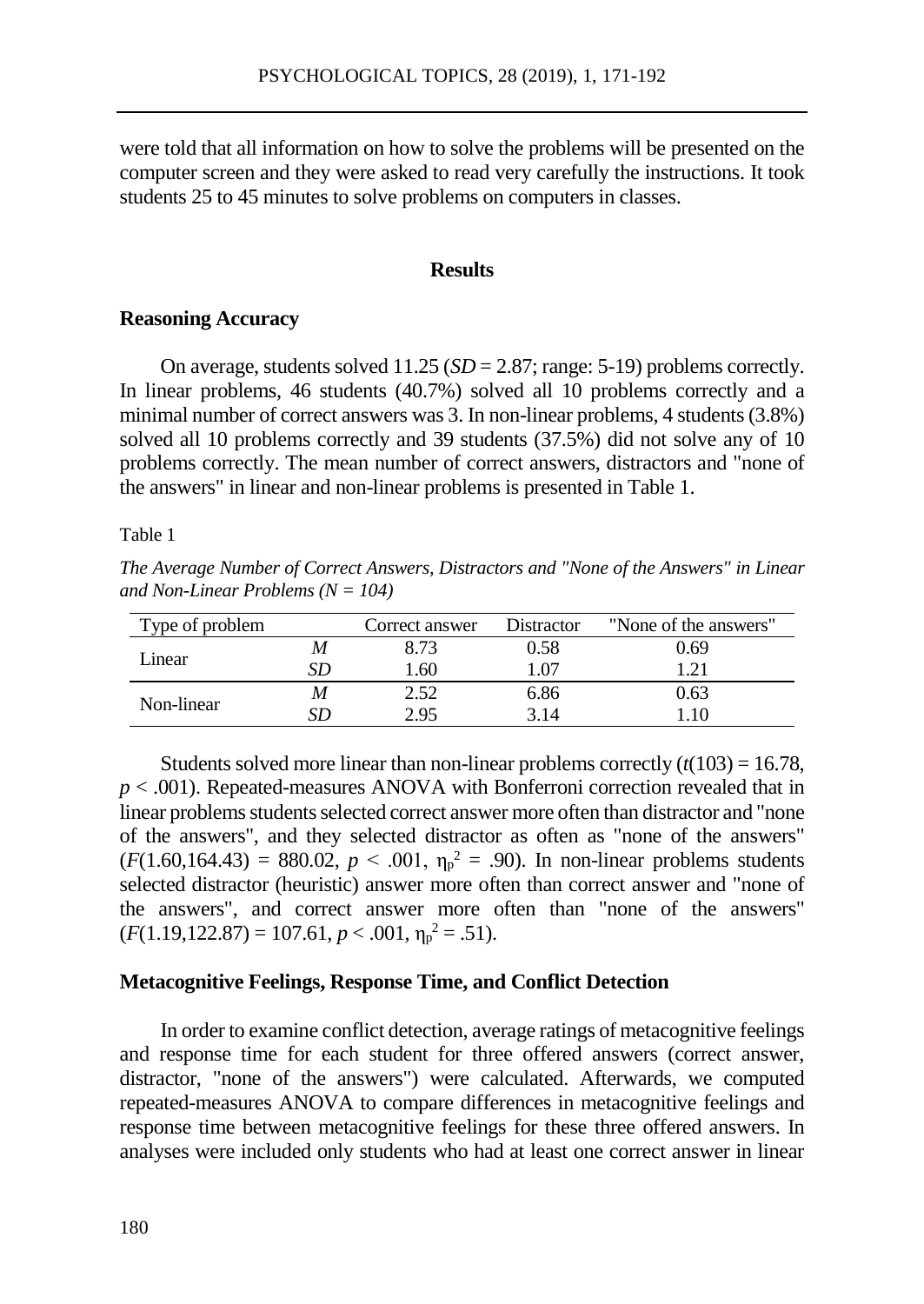and non-linear problems and selected at least one distractor in non-linear problems. Descriptive statistics and the results of ANOVA are presented in Table 2.

# Table 2

*Descriptive Statistics of Metacognitive Feelings for Correct Answers in Linear and Non-Linear Problems, as Well as Distractors (Heuristic Answers) in Non-Linear Problems (N = 60)*

|                                | Offered answers    |                   |                                      |              |                  |
|--------------------------------|--------------------|-------------------|--------------------------------------|--------------|------------------|
|                                | Linear<br>problems |                   | Non-linear<br>problems               |              |                  |
|                                | correct<br>answer  | correct<br>answer | distractor<br>(heuristic)<br>answer) | <b>ANOVA</b> |                  |
| Metacognitive<br>feelings      | $M$ (SD)           | $M$ (SD)          | $M$ (SD)                             | F            | $\eta_{\rm p}^2$ |
| Confidence <sup>a</sup>        | 5.36(1.05)         | 4.65(1.72)        | 4.91 (1.26)                          | $8.24***$    | .12              |
| Difficulty <sup>b</sup>        | 2.21(0.77)         | 2.67(1.01)        | 2.44(0.82)                           | $9.18***$    | .14              |
| Familiarity <sup>b</sup>       | 3.33(1.13)         | 3.21 (1.18)       | 3.24(1.07)                           | 0.65         |                  |
| Comprehensibility <sup>b</sup> | 4.36 $(0.62)$      | 4.11(0.91)        | 4.28(0.61)                           | $4.01*$      | .06              |

*Note.* For ANOVA:  $df = 2/118$ ; <sup>a</sup>Possible range 1-7; <sup>b</sup>Possible range 1-5.

 $p < .05;$  \*\*\**p*  $\leq .001$ .

Post-hoc comparison with Bonferroni correction demonstrated that FOCon was higher for correct answers in linear problems compared to correct answers in nonlinear problems, and heuristic answers in non-linear problems, while there were no differences in FOCon between correct and heuristic answers in non-linear problems.

Students had lower FOD for linear problems in which they selected correct answer than for non-linear problems in which they selected correct answer and nonlinear problems in which they selected heuristic answer. There were no differences in FOD between correct and heuristic answers in non-linear problems.

There were no differences in FOF between correct answers in linear problems, correct answers, as well as heuristics answers in non-linear problems. FOCom was boundary higher for correctly solved linear problems than correctly solved non-linear problems ( $p = .065$ ). There were no differences in FOCom for linear problems in which students selected correct answer and non-linear problems in which they selected heuristic answer, as well as between correct answers and heuristic answers in non-linear problems.

In regards to response time, in linear problems, average reading time was 29.40 sec ( $SD = 16.96$ ) and it was longer than average solving time ( $M = 13.02$ ,  $SD = 11.09$ )  $(t(103) = 7.49, p < .001)$ . Similarly, in non-linear problems, average reading time was 30.06 sec ( $SD = 15.46$ ) and it was longer than average solving time ( $M = 14.59$ , *SD*  $= 11.46$ ) ( $t(103) = 7.49$ ,  $p < .001$ ). It seems that students were solving problems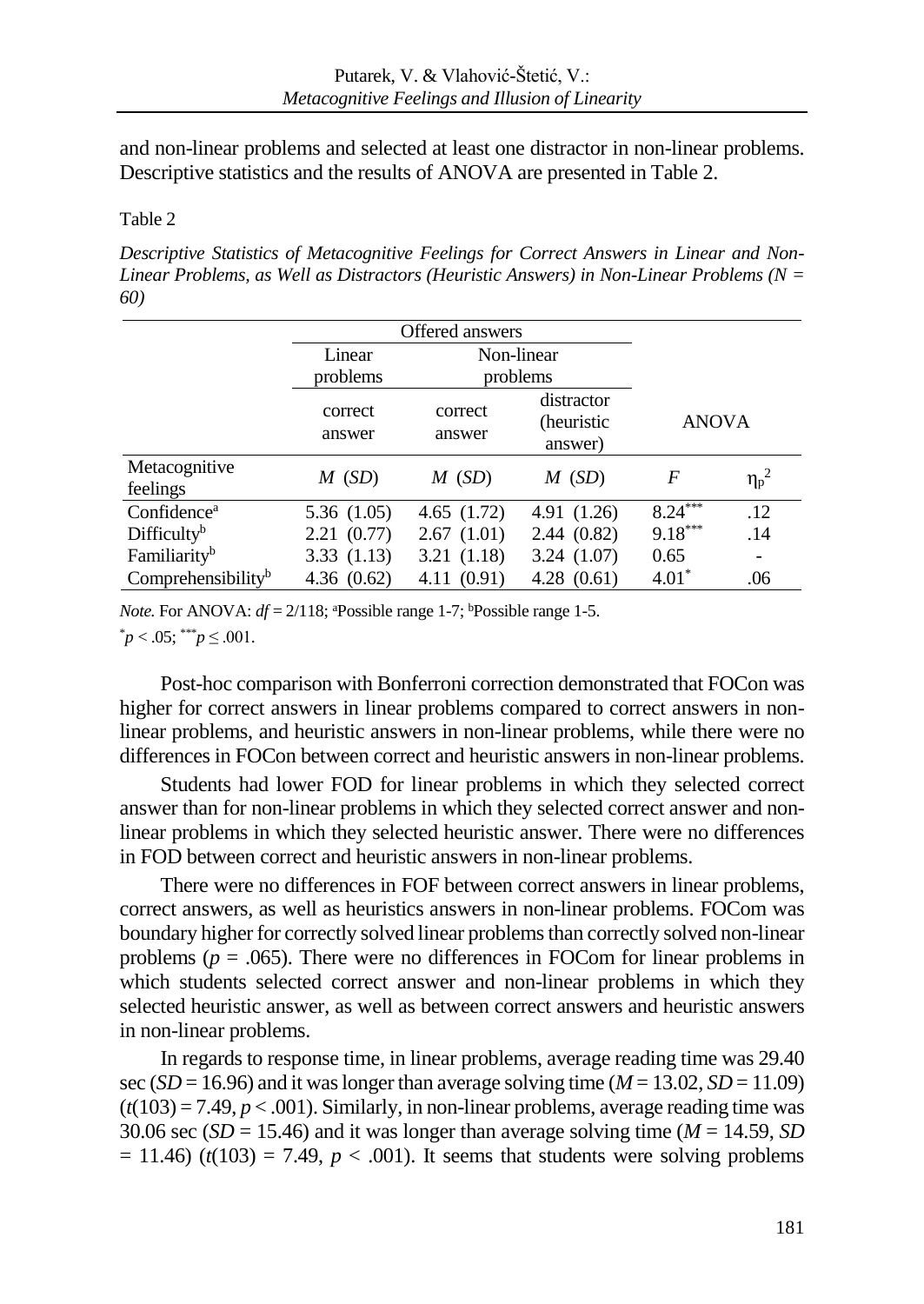during reading, and when answers appeared, only searched for their answer. Therefore, it was difficult to divide reading and solving time, so their sum was used to assess response time. On average, students spent  $43.82$  sec per problem  $(SD =$ 15.63, range 15.21-87.21;  $C = 41.53$ ). All response time (RT) measures were converted to log10 prior to analysis.

Repeated measures ANOVA ( $F(2,118) = 6.53$ ,  $p = .002$ ,  $\eta_p^2 = .10$ ) demonstrated that RT did not differ between linear problems in which correct answers were selected and non-linear problems in which heuristic answers were selected, but it was longer when correct answers in non-linear problems were selected than when correct answers in linear problems were selected. There were no differences in RT between correct and heuristic answers in non-linear problems.

# **Metacognitive Feelings, Response Time, and the Type of Answer**

There were 16 students in linear problems and 24 students in non-linear problems who at least once selected correct answer, distractor, and "none of the answers". Therefore, comparison of metacognitive feelings between selected answers was computed for the small subsample. Descriptive statistics and the results of Friedman test for testing differences in metacognitive feelings between offered answers are presented in Table 3.

Table 3

*Descriptive Statistics of Metacognitive Feelings for Correct Answers, Distractors and "None of the Answers", and the Results of Friedman Test, as Well as Results of Post Hoc Test, for Differences Between Them, in Linear (N = 16) and Non-Linear (N = 24) Problems*

|                                |                    | Offered answers         |           |                                                  |            | Post-hoc test    |           |
|--------------------------------|--------------------|-------------------------|-----------|--------------------------------------------------|------------|------------------|-----------|
|                                |                    | Correct<br>answer $(1)$ | (2)       | Distractor None of the Friedman<br>answers $(3)$ |            | (Wilcoxon $Z$ )  |           |
| Metacognitive<br>feelings      | Type of<br>problem | (SD)<br>M               | (SD)<br>M | (SD)<br>M                                        | $\chi^2$   | $1-3$            | $2 - 3$   |
| Confidence <sup>a</sup>        | Linear             |                         |           | $4.97(0.82)$ $4.15(1.18)$ $3.31(1.86)$           | 13.74***   | $2.97***$        | 1.77      |
|                                | Non-linear         |                         |           | $4.59(1.54)$ $4.72(0.89)$ $3.73(1.08)$           | $7.02*$    | $2.02*$          | $2.95***$ |
| Difficulty <sup>b</sup>        | Linear             |                         |           | $2.53(0.75)$ $2.88(0.81)$ $3.26(0.69)$           | 4.26       |                  |           |
|                                | Non-linear         |                         |           | $2.72(0.90)$ $2.53(0.71)$ $3.35(0.75)$           | $13.13***$ | $2.49***$        | $3.53***$ |
| Familiarity <sup>b</sup>       | Linear             |                         |           | $3.37(1.12)$ $3.62(1.26)$ $2.90(1.30)$           | $9.41***$  | $1.99*$          | $2.24*$   |
|                                | Non-linear         |                         |           | $3.28(1.11)$ $3.42(0.97)$ $2.81(1.15)$           | $6.49*$    | $1.90^{\dagger}$ | $2.75***$ |
| Comprehensibility <sup>b</sup> | Linear             |                         |           | $4.41(0.56)$ $4.06(0.98)$ $3.46(1.13)$           | $9.64***$  | $2.76***$        | 1.68      |
|                                | Non-linear         |                         |           | $4.23(0.69)$ $4.09(0.69)$ $3.47(0.91)$           | $13.93***$ | $3.76***$        | $2.89***$ |

*Note.* For Friedman test:  $df = 2$ ; <sup>a</sup>Possible range 1-7; <sup>b</sup>Possible range 1-5.  $\dagger$  .06;  $\ddot{p}$  < .05;  $\ddot{p}$   $\leq$  .01;  $\ddot{p}$   $\leq$  .001.

In both linear and non-linear problems, FOCon was higher for correct answers than for "none of the answers". On the one hand, in linear problems, there were no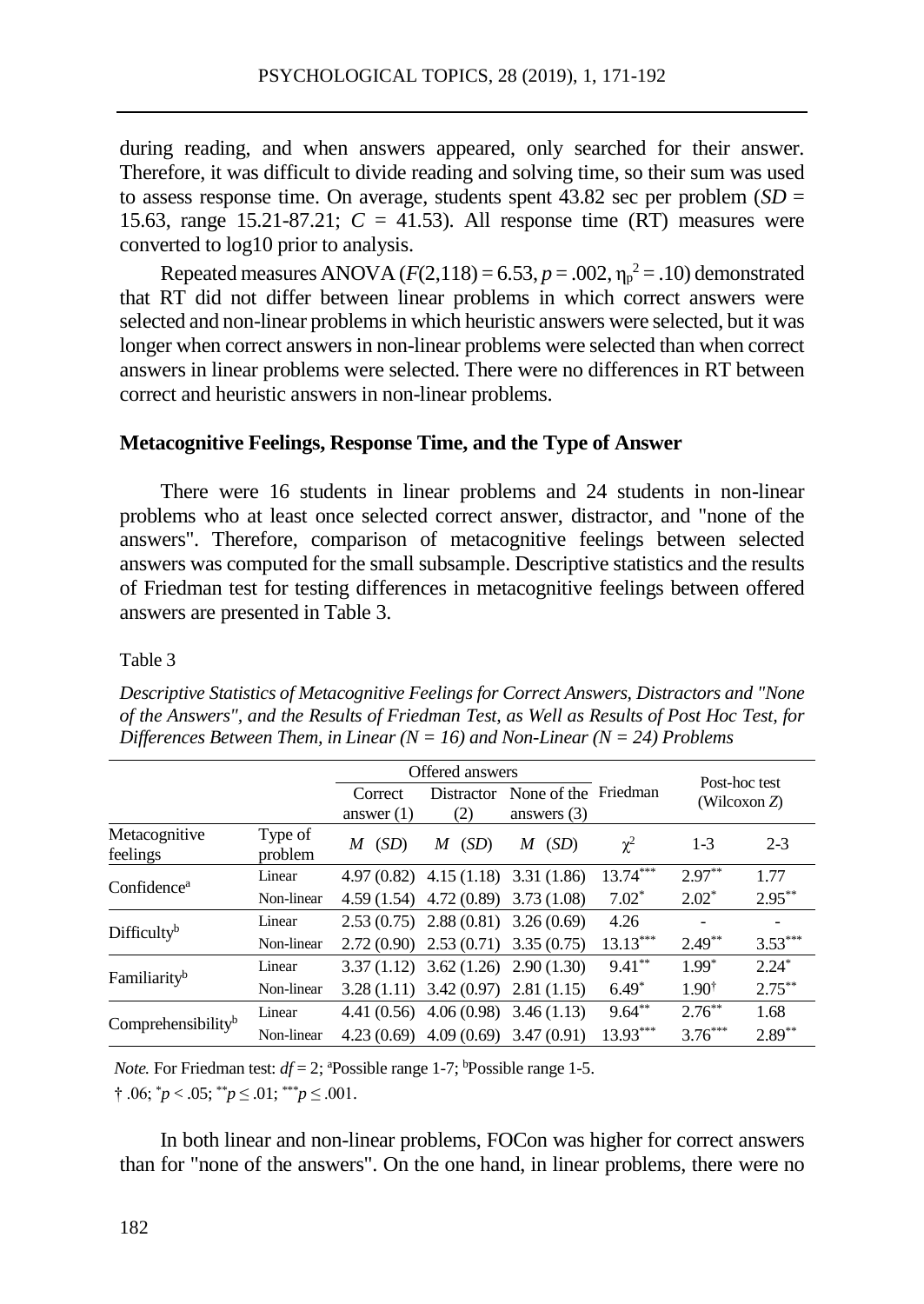differences in FOCon for distractors and "none of the answers". On the other hand, in non-linear problems, FOCon was higher for heuristic answers compared to "none of the answers".

Friedman test did not reveal any differences in FOD in linear problems when correct answer, distractor and "none of the answers" were selected. In non-linear problems, problems' difficulty was higher when students selected "none of the answers" than when they selected correct answer or heuristic answer.

With regards to FOF, in both linear and non-linear problems this feeling was lower when students selected "none of the answers" than when they selected distractor or correct answer (in non-linear problems, difference in FOF when students selected correct answer and "none of the answers" was at the boundary level of significance).

In both linear and non-linear problems, FOCom was higher for problems in which correct answer was selected than for problems in which "none of the answers" was selected. While in linear problems there were no differences in FOCom for problems in which distractor and problems in which "none of the answers" were selected, in non-linear problems in which "none of the answers" was selected were estimated as less comprehensible than non-linear problems in which heuristic answer was selected.

In regards to RT, Friedman test was significant for linear problems  $(\chi^2(2) = 9.56,$  $p = .01$ ) and non-linear problems ( $\chi^2(2) = 6.33$ ,  $p = .04$ ). In linear problems, RT was longer when "none of the answers" was selected than when correct answer (Wilcoxon  $Z = 2.64$ ,  $p = .01$ ) or distractor (Wilcoxon  $Z = 2.67$ ,  $p = .01$ ) were selected. Similarly, in non-linear problems, RT was longer when "none of the answers" was selected than when heuristic answer was selected (Wilcoxon  $Z = 2.52$ ,  $p = .01$ ), while the difference in RT was at the boundary level when "none of the answers" was selected and when correct answer was selected (Wilcoxon  $Z = 1.97$ ,  $p = .051$ ), that is, for "none of the answers" RT was slower than for correct answers.

#### **Discussion**

The aim of the present study was to examine the presence of conflict detection in the illusion of linearity. Conflict detection was measured via metacognitive experiences (FOCon, FOD, FOD and FOCom), as well as response time. Previous research repeatedly obtained that people use linear model to solve various problems and apply it regardless of its appropriateness, which is called the illusion of linearity (De Bock et al., 1998). In our study, students were inclined to select linear answers in non-linear problems and they solved linear problems more accurately than nonlinear problems. Hence, our study confirms the illusion of linearity among 15- to 18 year old adolescents and when multiple-choice format with three answers was used.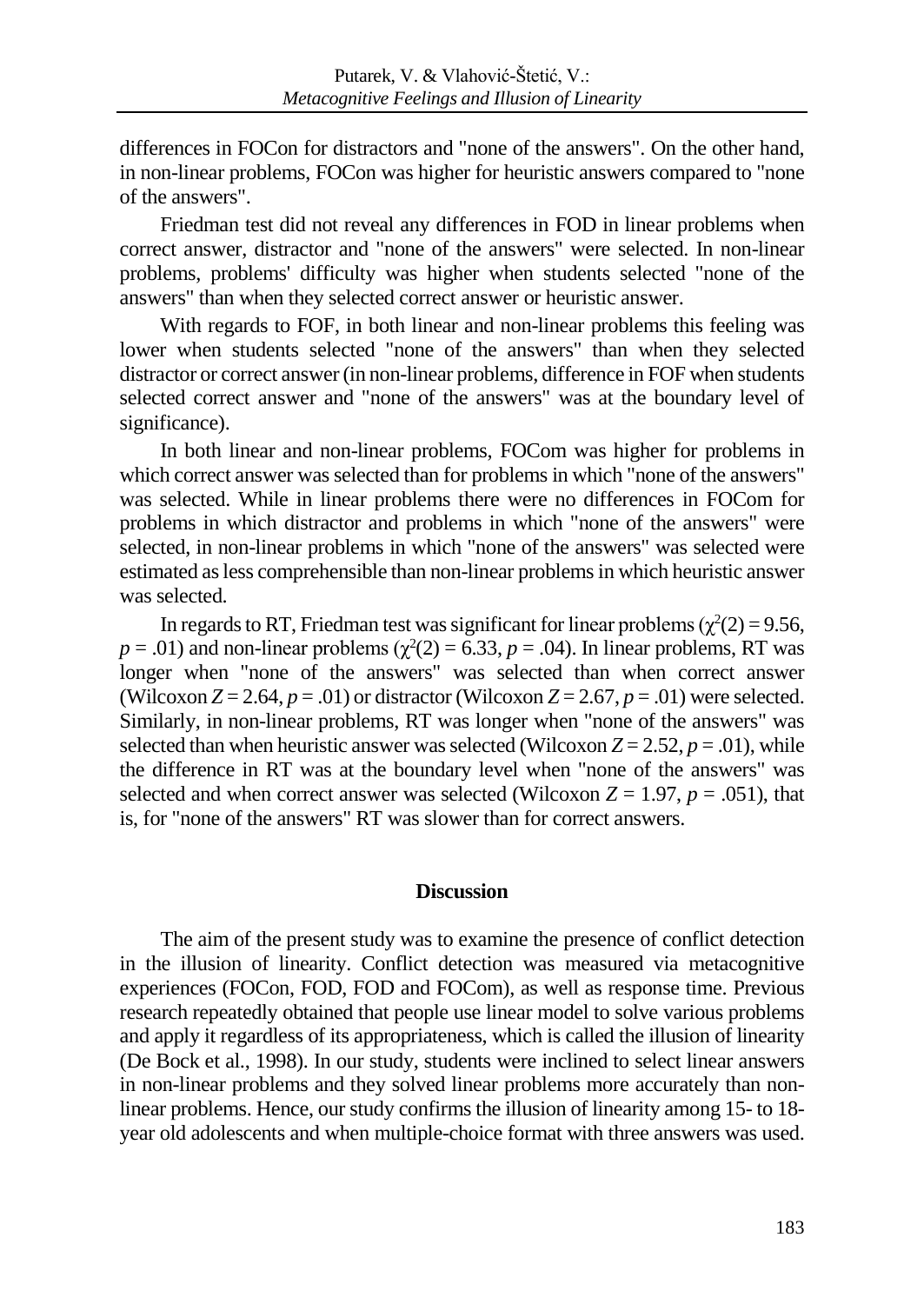It seems that students behave as cognitive misers, regardless of the type of problem format (i.e., open-ended or multiple-choice) and the number of offered answers.

# **Metacognitive Experiences, Response Time, and Conflict Detection**

In order to decrease the presence of the illusion of linearity, it is important to understand how this misleading thinking is formed and maintained. Up to date, researchers were mostly focused on its formation and it was found that the illusion of linearity is largely developed during elementary school and that it is difficult to overcome appealing linear answer (De Bock et al., 2007). Current study revealed additional findings related to conflict detection that can help us to understand how the illusion of linearity functions, and consequently how it is maintained.

Conflict detection studies used congruent problems, in which automatic answer is normatively correct, and incongruent problems, in which automatic answer is heuristic and normatively incorrect (e.g., De Neys & Glumicic, 2008; De Neys et al., 2010, 2011). Automatic answer is generated by Type 1 processing and in congruent problems Type 2 processing does not have to analyse it (De Neys, 2012). However, in order to respond correctly in incongruent problems, people have to engage analytic Type 2 processing, inhibit automatic (i.e., heuristic and normatively incorrect) answer, and override it.

Given the results of previous studies, which indicated that it is difficult to overcome the linear answer in non-linear problems (e.g., De Bock et al., 2002), as well as that linear answer has heuristic characteristics (Gillard et al., 2009), in present study linear problems were defined as congruent problems, while non-linear problems represent incongruent problems.

Our results confirmed the assumption that students detect conflict between heuristic answer and logical/mathematical principles in non-linear problems. Namely, FOCon was higher for correct answers in linear problems than for heuristic answers in non-linear problems, although linear and non-linear problems, in which these answers were selected, were perceived as equally comprehensible (i.e., there were no differences in FOCom between them). It is important to note that heuristic answer in non-linear (i.e., incongruent) problems and correct answer in linear (i.e., congruent) problems were both linear answers. Metacognitive experiences represent conscious manifestations of non-conscious cues, such as the fluency of information processing (Efklides, 2006; Koriat et al., 2004). For instance, when information is less fluently processed due to the problems' perceived difficulty, unfamiliarity, or some other obstacles during processing, individuals are less confident in their answers or estimate these problems as more difficult compared to problems that are fluently processed. Consequently, conflict detection can be manifested in the level of metacognitive experiences. That is, when conflict is detected, problem-solving is interrupted and information processing does not proceed fluently, so FOCon are lower.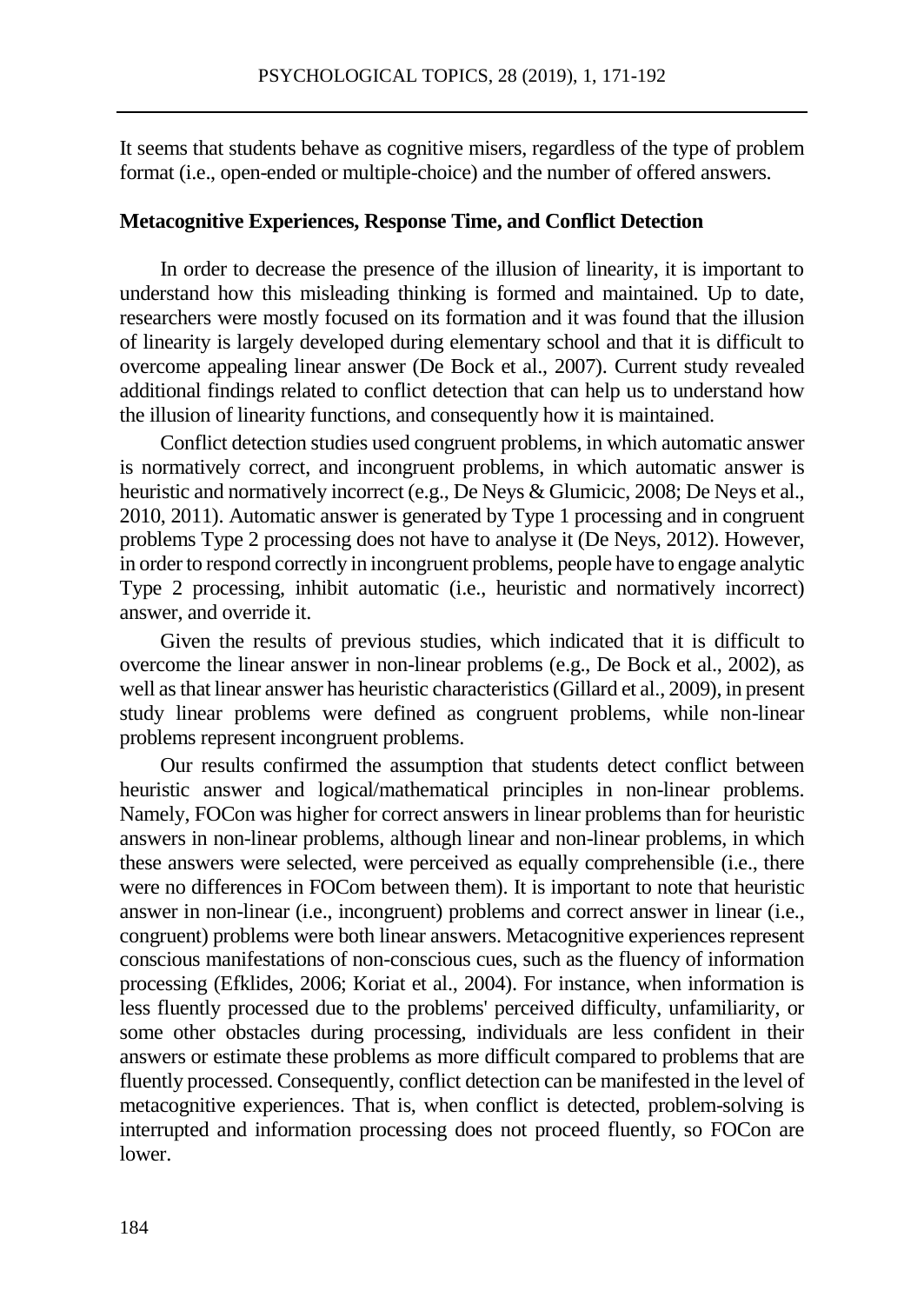Our finding is in accordance with previous research on conflict detection, which indicated that individuals are more confident in their correct answers in congruent problems than in heuristic answers in incongruent problems (De Neys et al., 2011). Therefore, the conclusion of conflict detection studies that people detect conflicts between heuristic answers and logical principles can be applied to the illusion of linearity. It seems that students have "gut feeling" that they are wrong, but due to the inhibition failure, they do not disregard heuristic answer (De Neys & Glumicic, 2008). In the context of the illusion of linearity, it is possible that the inhibition failure arises because of poor mathematical knowledge and unavailability of alternative cognitive schema. Regardless of this possible mathematical ignorance, we can conclude that students "felt" the difference between linear and non-linear problems.

In line with these findings are the results of FOD. Namely, students perceived non-linear problems in which they selected heuristic answer as more difficult than linear problems in which they selected correct answers. As was assumed for FOCon, it seems that students actually analysed non-linear problems and detected conflict between heuristic answer and logical/mathematical principles, which could result in cognitive interruption (Touroutoglou & Efklides, 2010). That is, they noticed that their linear schema could not be applied to non-linear problems, but it seems that alternative cognitive schema and inhibitory processes were not available to them, so they selected heuristic answer. Consequently, the fluency of information processing was lower and FOD was higher.

Contrary to our hypothesis, there were no differences in FOCon and FOD between heuristic and correct answers in non-linear problems. In order to provide correct answer in non-linear problems, students have to detect conflict between heuristic answer and logical principles, and afterwards they have to successfully resolve this conflict (De Neys et al., 2011). Compared to this situation, it can be assumed that when students selected heuristic answer in non-linear problems, they detected conflict, but perhaps 1) they engaged in finding alternative cognitive schema to resolve this conflict, but this schema was not available, or 2) they did not engage in finding alternative schema and immediately after detecting conflict, they relied on appealing heuristic answer. Our results regarding response time are not straightforward and support both assumptions. More precisely, response time for heuristic answers in non-linear problems did not differ from response time for correct answers in linear problems and from response time for correct answers in non-linear problems. It seems that differences in response time for these three answers were small and the response time for heuristic answers in non-linear problems was ranked in the middle (i.e., between correct answers in linear and non-linear problems). Given the findings that conflict detection increases response time (De Neys & Glumicic, 2008), we can assume that for situations in which students selected heuristic answer in non-linear problems, conflict detection per se increases response time. However, conflict detection is cognitively undemanding process (Fanssens & De Neys, 2009), so this increase was not sufficient to make a significant difference from generating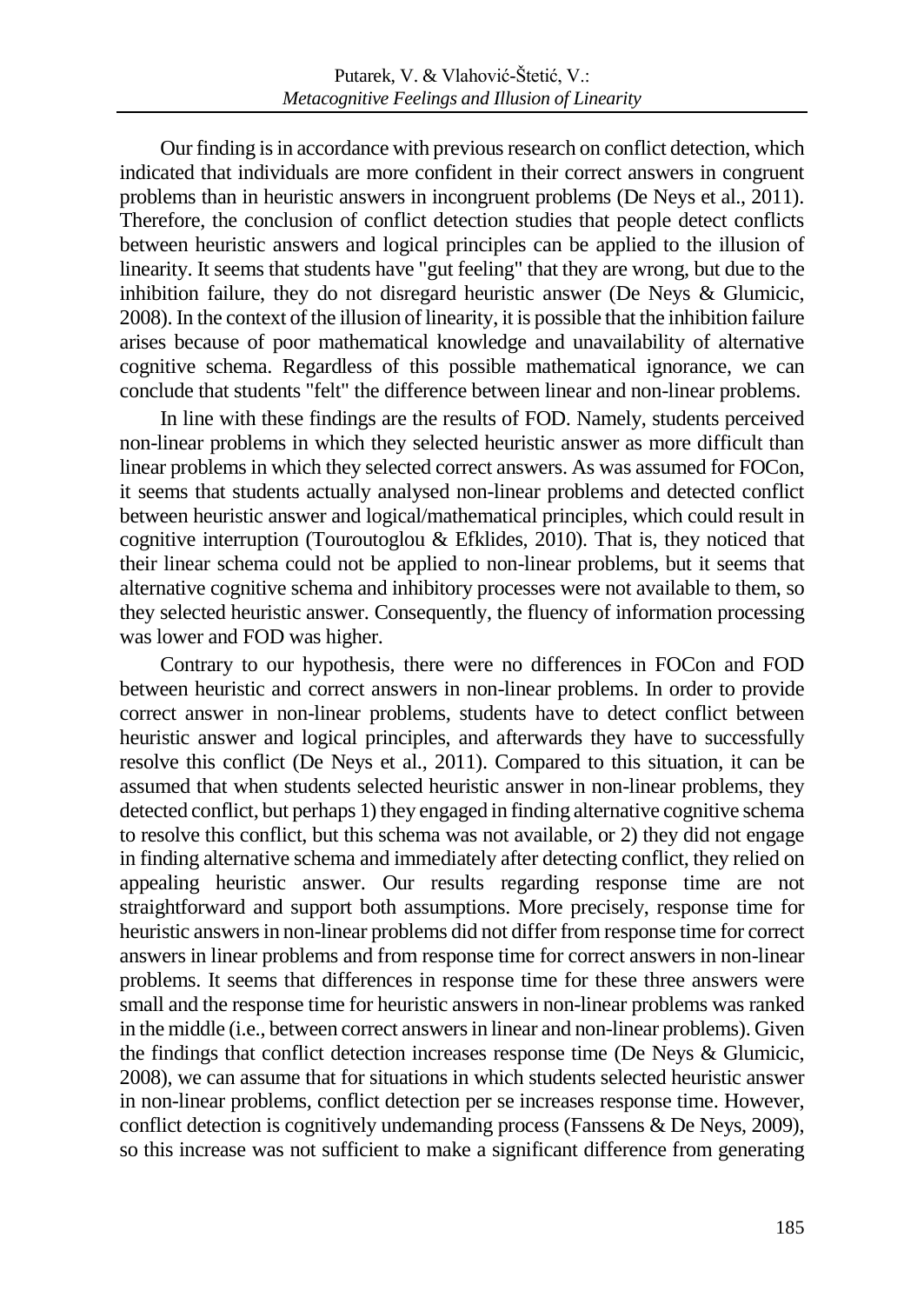correct answer in linear problems. Nevertheless, our research cannot clarify the reasons for students' reliance on heuristic answers in non-linear problems, so further research is needed.

Response time is used as a measure of fluency of information processing (Baayen & Milin, 2015; De Neys, 2006; Thompson et al., 2011), and the fluency of information processing is assumed to be the most important determinant of metacognitive experiences (Koriat et al., 2004; Thompson & Morsanyi, 2012). In the present study, similar to previous research on conflict detection (e.g., Bonner & Newell, 2010), the slowest response time was in situations in which students provided correct answer in non-linear problems. This lower fluency could have resulted in lower FOCon and higher FOD for non-linear problems in which students selected correct answer than for linear problems in which they selected correct answer. That is, both answers were normatively correct, but in linear problems correct answers were generated fluently because they were congruent with linearity heuristic, while in non-linear problems they were generated after conflict resolution and engagement of the analytic Type 2 processing (i.e., less fluently).

Problems' familiarity and comprehensibility did not differ when correct answers in linear problems, correct answers in non-linear problems, and heuristic answers in non-linear problems were selected. Previous research demonstrated that familiarity is a cue for confidence ratings and that in familiar problems participants have higher FOCon than in abstract problems, irrespective of the levels of logical performance (Markovits, Thompson, & Brisson, 2015). Given that students had higher FOCon for correct answers in linear problems than correct and heuristic answers in non-linear problems, it could have been expected that students would have higher FOF in former situation than in the two latter situations. However, in our study, both linear and non-linear problems were moderately familiar and very comprehensible, which could be the result of students' exposure to linear and non-linear problems during mathematical education. That is, we used problems that are part of students' formal education, so they were equally familiar and FOF could not serve as an important cue for confidence ratings. Dual meta-representational model (Markovits et al., 2015) suggests that evaluations and confidence ratings of familiar content are based on knowledge-based cues, so perhaps these cues determined differences in FOCon and FOD in our study. Nevertheless, this assumption should be explored in further research.

# **Metacognitive Experiences, Response Time, and the Type of Answer**

When students selected "none of the answers" in linear and non-linear problems, they had lower FOCon, and estimated those problems as less familiar and comprehensible compared to problems in which they selected correct answer. Moreover, students had higher FOCon, FOF, and FOCom in non-linear problems when heuristic answer was selected than when "none of the answers" was selected.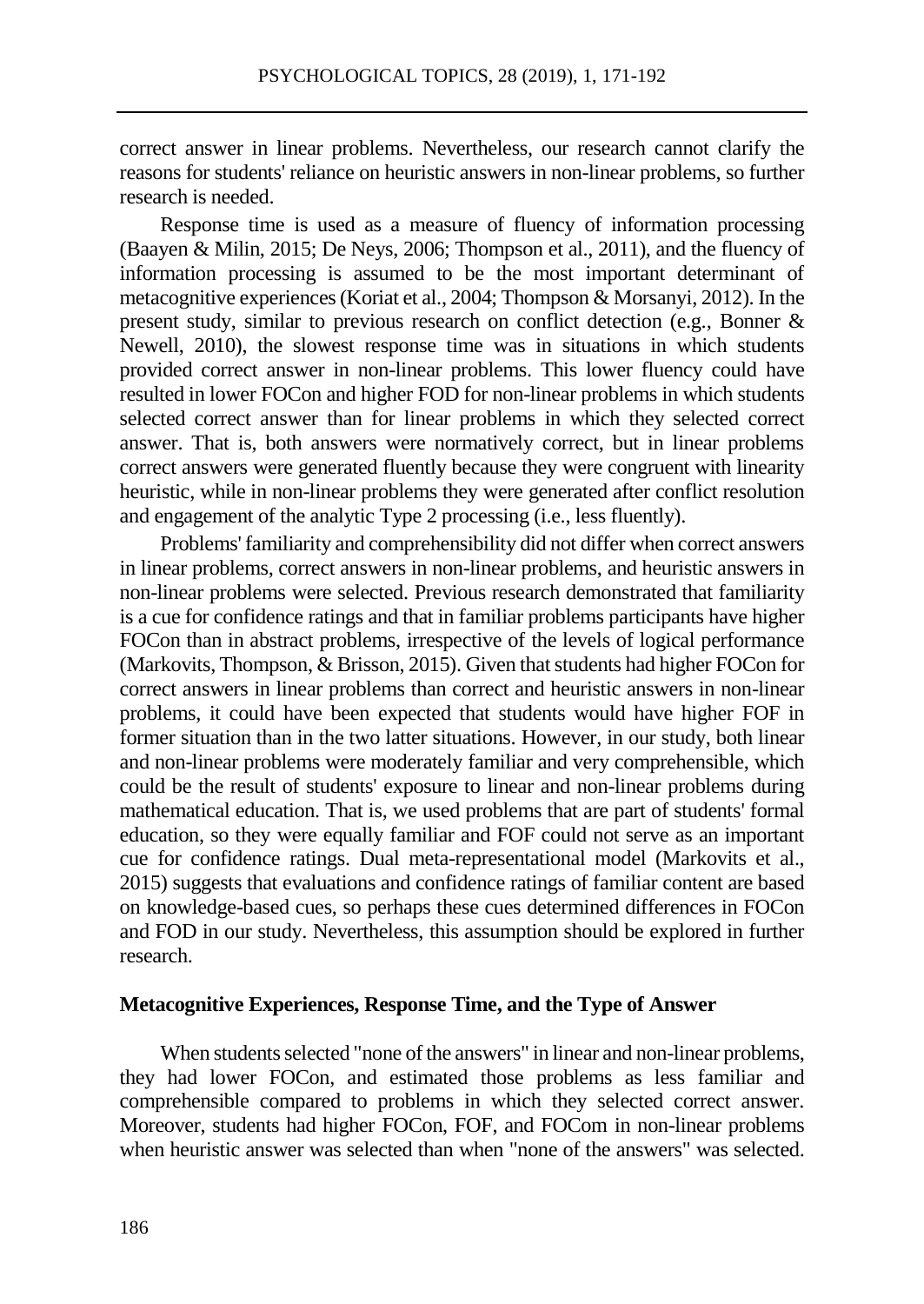Finally, FOD for non-linear problems in which students selected "none of the answers" was higher compared to non-linear problems in which they selected correct and heuristic answer.

Apparently, students did not understand problems in which they selected "none of the answers". They probably were not guessing when they selected "none of the answers" because response time for selecting this answer was higher than for selecting correct answer or distractor in both linear and non-linear problems. Given that analytical Type 2 processing is time-consuming (De Neys, 2006), it can be assumed that students analysed non-linear problems in which they selected "none of the answers", but they could not find an adequate answer. It seems that "none of the answers" had a similar function as "don't know" answer in Ackerman's (2014; Experiment 4 and 5) research. In that research, it was obtained that people, after effortful attempts to find an adequate answer, selected "don't know" because they did not find an answer which satisfied their subjective confidence criterion. As the Diminishing Criterion Model suggests (Ackerman, 2014), people invest time and effort in order to meet their subjective confidence criterion. With prolonged time, this criterion diminishes and at last, people accept the answer, which satisfies their lower confidence criterion. However, when people have "don't know" or "none of the answers" option, they will use it to reject these low-confidence answers. Consequently, confidence is lower and response time is longer when people select "don't know" or "none of the answers". Future research is needed to disentangle why students do not find an adequate solution and select "none of the answers" (e.g., lack of concentration or motivation and poor mathematical knowledge).

# **Limitations, Future Directions, and Conclusions**

There are a few limitations of the current study. Firstly, participants were students from only one secondary school in Zagreb, so the generalizability of our findings is limited. Secondly, response time was an imprecise measure of the fluency of information processing, which consisted of reading and solving time. Moreover, we cannot prove that students actually thought about problems, so other methods would be useful to implement, such as moving window procedure (De Neys & Glumcic, 2008), or measuring inspection time by using mouse pointing at answers which student is thinking about (Evans, 1996). Consequently, we can only speculate that heuristic answers were more fluently processed than correct answers in nonlinear problems. Thirdly, we used only one measure of Type 2 processing operationalized as answer accuracy, but other measures such as answer change would be more appropriate (Thompson et al., 2011). Therefore, two-answer paradigm, proposed by Thompson (2009), would give additional insight into the relation between the illusion of linearity and metacognitive experiences. Fourthly, response time is not an exact measure of information processing (Baayen & Milin, 2015; Houlihan, Campbell, & Stelmack, 1994), so more precise estimations of the speed of information processing are needed. Finally, measures of cognitive ability or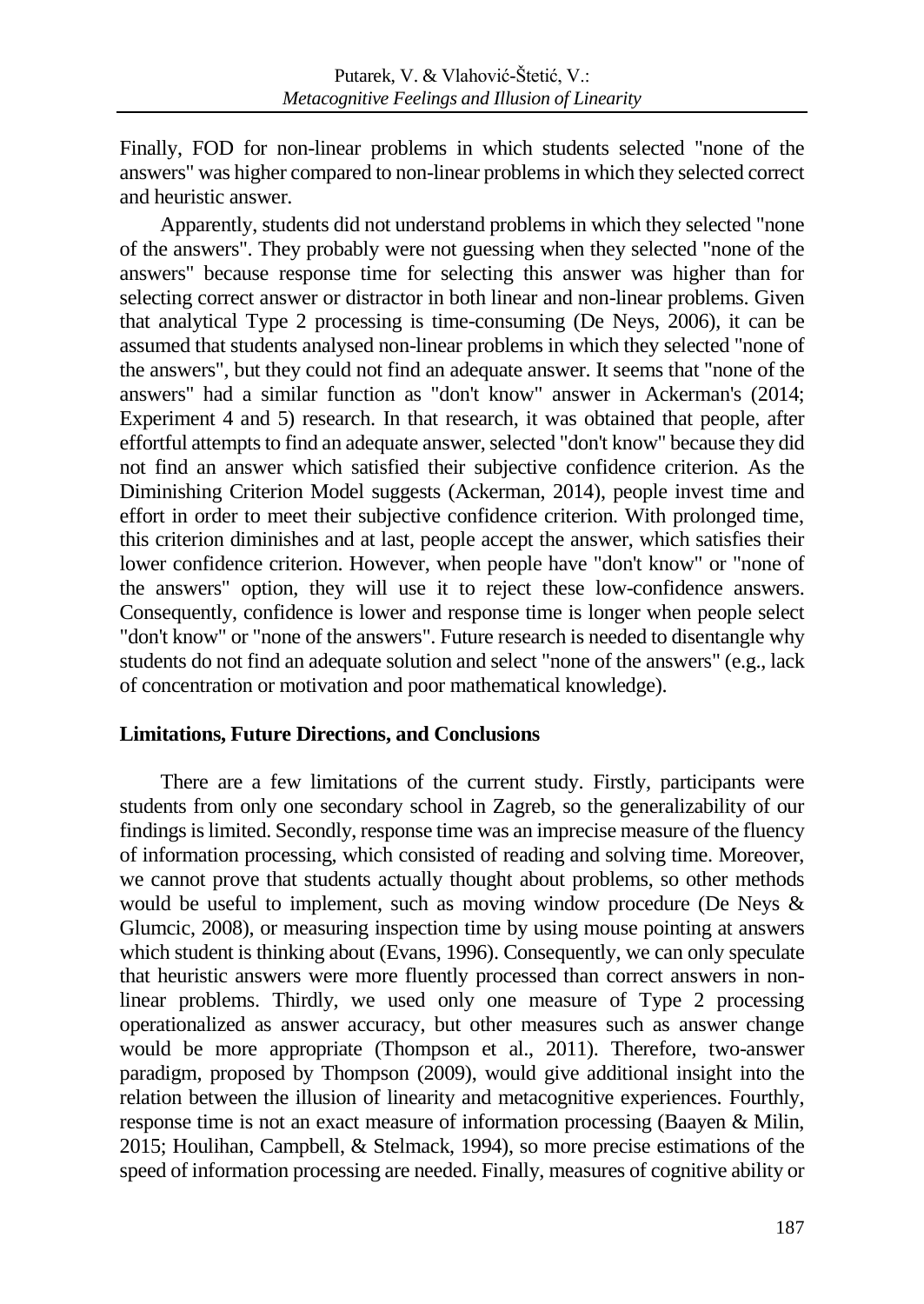thinking style, such as rational-intuitive thinking, are important predictors of heuristic answers (Shiloh, Salton, & Sharabi, 2002; West & Stanovich, 2003). Therefore, it would be worthy to examine how these constructs and mathematical knowledge are related to the illusion of linearity.

Despite these limitations, our research adds to the literature on the illusion of linearity and metacognitive experiences. That is, students detected conflict between heuristic answer and mathematical principles in non-linear problems, but failed to inhibit the appealing heuristic answer. Our results also suggest that metacognitive experiences are affected by the fluency of information processing. Current study demonstrated that the findings of conflict detection studies could be applied to the context of mathematical reasoning and problems that have educational and practical relevance. It seems that in the context of the illusion of linearity, not the monitoring of information processing, but the inhibition of heuristic answer is quite lax. Therefore, future research should reveal how inhibitory system can be improved, in order to boost students' adaptive expertise and preparedness for mathematical, but also everyday problem-solving.

#### **References**

- Ackerman, R. (2014). The Diminishing Criterion Model for metacognitive regulation of time investment. *Journal of Experimental Psychology: General*, *143*(3), 1349-1368. [doi:10.1037/a0035098](http://dx.doi.org/10.1037/a0035098)
- Ackerman, R., & Thompson, V. A. (2017). Meta-reasoning: Monitoring and control of thinking and reasoning. *Trends in Cognitive Sciences, 21*(8), 607-617. doi:http://dx.doi.org/10.1016/j.tics.2017.05.004
- Alter, A. L., & [Oppenheimer,](http://journals.sagepub.com/doi/abs/10.1177/1088868309341564) D. M. (2009). Uniting the tribes of fluency to form a metacognitive nation. *Personality and Social Psychology Review, 13*(3), 219-235. doi:10.1177/1088868309341564
- Baayen, R. H., & Milin, P. (2015). Analyzing reaction times. *International Journal of Psychological Research, 3*(2), 12-28.
- Bonner, C., & Newell, B. R. (2010). In conflict with ourselves? An investigation of heuristic and analytic processes in decision making. *Memory & Cognition, 38*(2), 186-196.
- De Bock, D., Van Dooren, W., Janssens, D., & Verschaffel, L. (2002). Improper use of linear reasoning: An in-depth study of the nature and the irresistibility of secondary school students' errors. *Educational Studies in Mathematics, 50*, 311-334. doi:10.1023/ A:1021205413749
- De Bock, D., Van Dooren, W., Janssens, D., & Verschaffel, L. (2007). *The illusion of linearity: From analysis to improvement*. Berlin: Springer.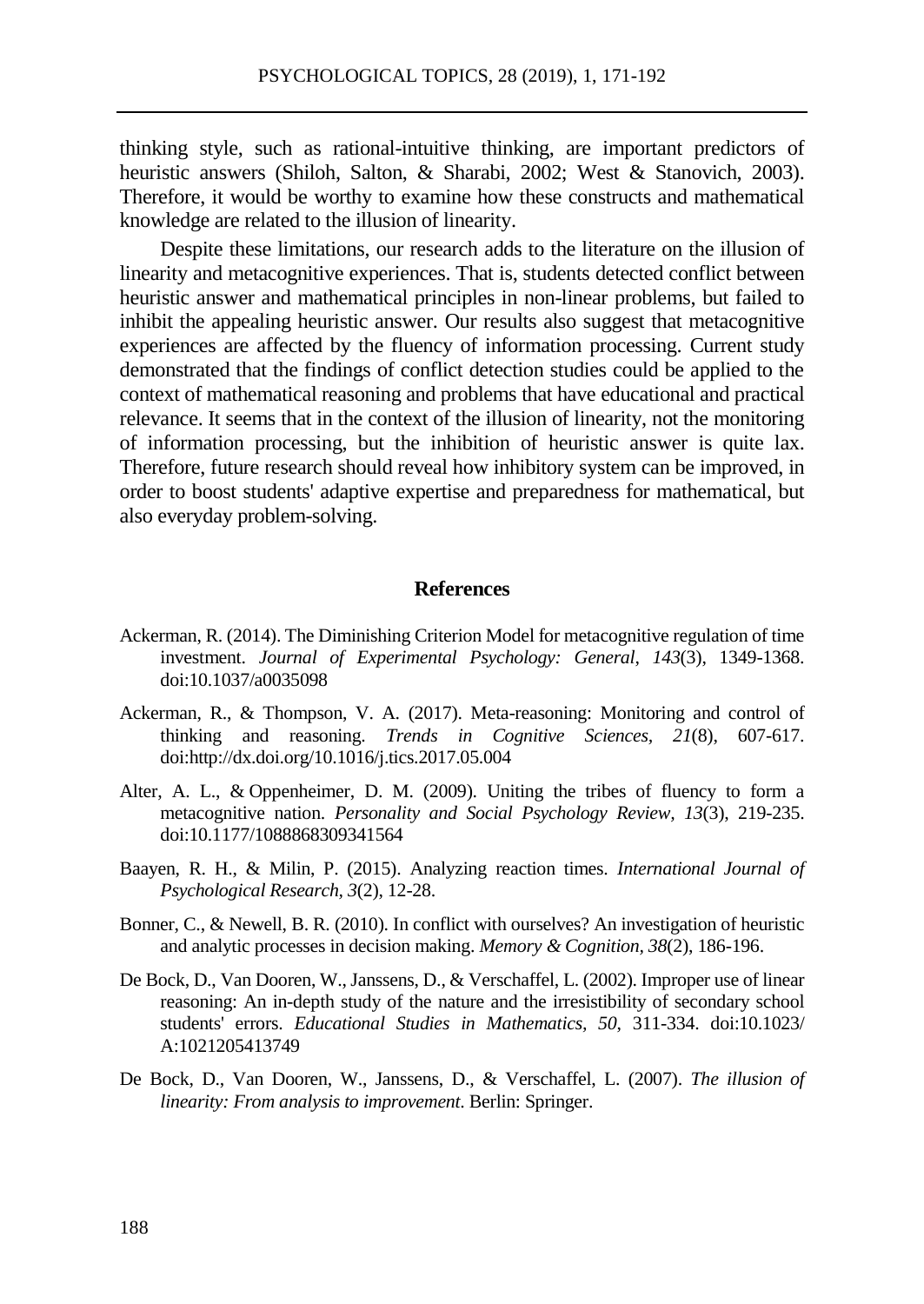- De Bock, D., Verschaffel, L., & Janssens, D. (1998). The predominance of the linear model in secondary school students' answers of word problems involving length and area of similar plane figures. *Educational Studies in Mathematics, 35*, 65-83. doi:10.1023/ A:1003151011999
- De Bock, D., Verschaffel, L., & Janssens, D. (2002). The effects of different problem presentations and formulations on the illusion of linearity in secondary school students. *Mathematical Thinking and Learning, 4*(1), 65-89. doi:10.1207/S15327833 MTL0401\_3
- De Neys, W. (2006). Automatic-heuristic and executive-analytic processing during reasoning: Chronometric and dual-task considerations *The Quarterly Journal of Experimental Psychology, 59(*6), 1070-1100. doi:10.1080/02724980543000123
- De Neys, W. (2010). Heuristic bias, conflict, and rationality in decision-making. In B. M. Glatzeder, V. Goel, & A. Müller (Eds.), *Towards a theory of thinking* (pp. 22-33). Berlin: Springer-Verlag.
- De Neys, W. (2012). Bias and conflict: A case for logical intuitions. *Perspectives on Psychological Science, 7*(1) 28-38. doi:10.1177/1745691611429354
- De Neys, W. (2014). Conflict detection, dual processes, and logical intuitions: Some clarifications. *Thinking & Reasoning, 20*(2), 169-187. doi:10.1080/13546783.2013. 854725
- De Neys, W., Cromheeke, S., & Osman, M. (2011). Biased but in doubt: Conflict and decision confidence. *PLoS ONE, 6*(1), e15954. doi:10.1371/ journal.pone.0015954
- De Neys, W., & Glumicic, T. (2008). Conflict monitoring in dual process theories of thinking. *Cognition, 106*(3), 1248-1299. <http://dx.doi.org/10.1016/j.cognition.2007.06.002>
- De Neys, W., Moyens, E., & Vansteenwegen, D. (2010). Feeling we're biased: Autonomic arousal and reasoning conflict. *Cognitive, Affective, & Behavioral Neuroscience, 10*(2), 208-216.
- Ebersbach, M., Van Dooren, W., Goudriaan, M. N., & Verschaffel, L. (2010). Discriminating non-linearity from linearity: Its cognitive foundations in five-year-olds. *Mathematical Thinking and Learning, 12*(1), 4-19. doi:10.1080/10986060903465780
- Efklides, A. (2002). The systemic nature of metacognitive experiences: Feelings, judgments, and their interrelations. In M. Izaute, P. Chambres, & P.-J. Marescaux (Eds.), *Metacognition: Process, function, and use* (pp. 19-34). Dordrecht, The Netherlands: Kluwer.
- Efklides, A. (2006). Metacognition and affect: What can metacognitive experiences tell us about the learning process? *Educational Research Review, 1*, 3-14. doi:10.1016/j. edurev.2005.11.001
- Efklides, A. (2009). The role of metacognitive experiences in the learning process. *Psicothema, 21*(1), 76-82.
- Efklides, A. (2014). How does metacognition contribute to the regulation of learning? An integrative approach. *Psychological Topics, 23*(1), 1-30.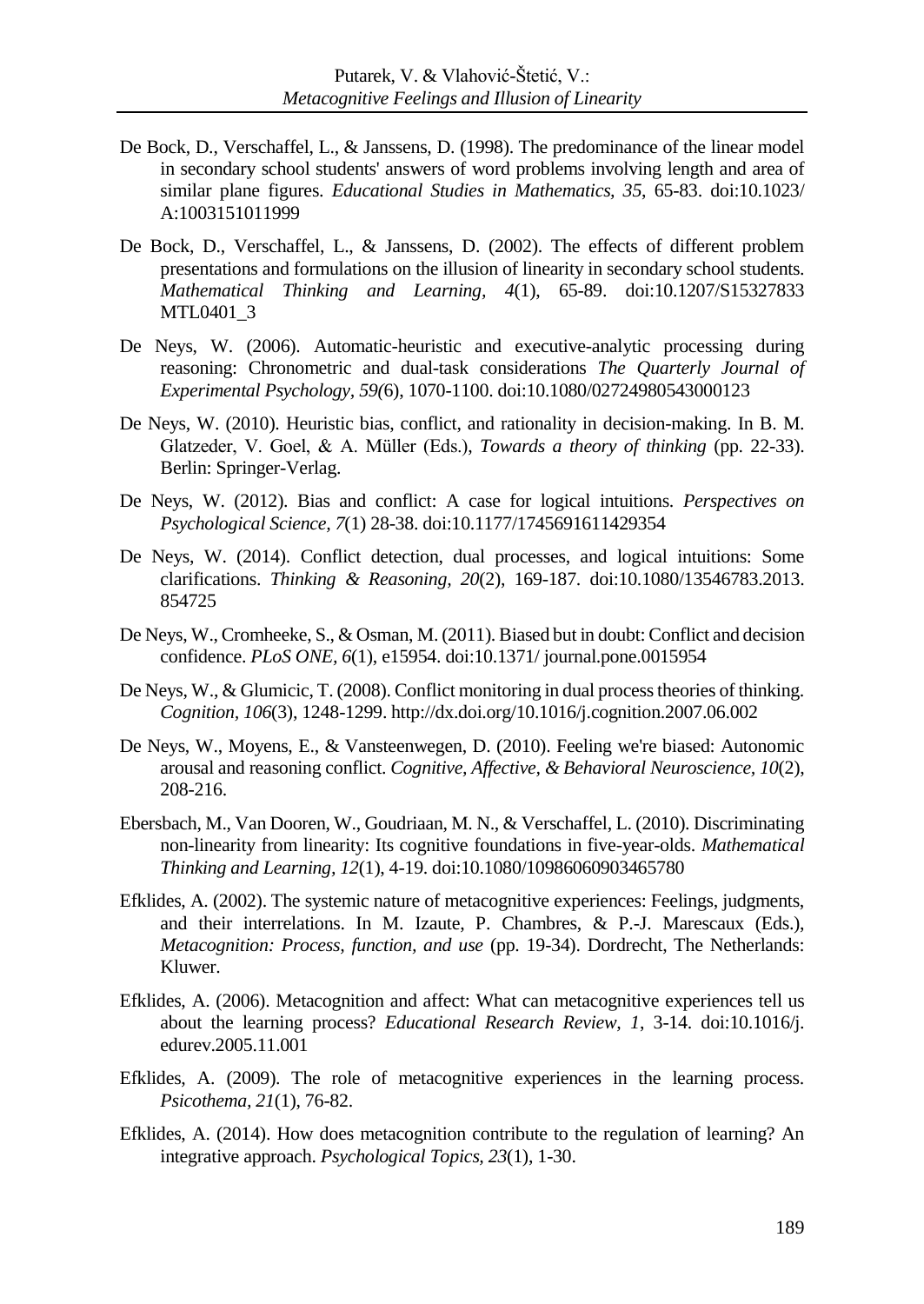- Efklides, A., Samara, A., & Petropoulou, M. (1999). Feeling of difficulty: An aspect of monitoring that influences control. *European Journal of Psychology of Education, 14*, 461-476. doi:10.1007/BF03172973
- Esteley, C. B., Villarreal, M. E., & Alagia, H. R. (2010). The overgeneralization of linear models among university students' mathematical productions: A long-term study.<br> *Mathematical Thinking and Learning*, 12(1), 86-108, doi:10.1080/ *Mathematical* 10986060903465988
- Evans, J. St. B. T. (1996). Deciding before you think: Relevance and reasoning in the selection task. *British Journal of Psychology, 87*(2), 223-240. doi:10.1111/j.2044-8295.1996. tb02587.x
- Evans, J. St. B. T., & Stanovich, K. E. (2013). Dual-process theories of higher cognition: Advancing the debate. *Perspectives on Psychological Science, 8*(3), 223-241. doi:10.1177/1745691612460685
- Franssens, S., & De Neys, W. (2009). The effortless nature of conflict detection during thinking. *Thinking & Reasoning, 15*(2), 105-128.
- Flavell, J. H. (1979). Metacognition and cognitive monitoring A new era of cognitivedevelopmental inquiry. *American Psychologist, 34*, 906-911. doi:10.1037/0003-066X. 34.10.906
- Frank, D. J., & Kuhlmann, B. G. (2017). More than just beliefs: Experience and beliefs jointly contribute to volume effects on metacognitive judgments. *Journal of Experimental Psychology: Learning, Memory, and Cognition, 43*(5), 680-693. doi:10.1037/ xlm0000332
- Gillard, E., Van Dooren, W., Schaeken, W., & Verschaffel, L. (2009). Proportional reasoning as a heuristic-based process time constraint and dual problem considerations. *Experimental Psychology, 56*(2), 92-99. doi:10.1027/1618-3169.56.2.92
- Hertwig, R., Herzog, S. M., Schooler, L. J., & Reimer, T. (2008). Fluency heuristic: A model of how the mind exploits a by-product of information retrieval. *Journal of Experimental Psychology: Learning, Memory, and Cognition, 34*(5), 1191-1206. doi:10.1037/ a0013025
- Houlihan, M., Campbell, K., & Stelmack, R. M. (1994). Reaction time and movement time as measures of stimulus evaluation and answer processes. *Intelligence, 18*(3), 289-307. doi:10.1016/0160-2896(94)90031-0
- Kahneman, D., & Frederick, S. (2002). Representativeness revisited: Attribute substitution in intuitive judgement. In T. Gilovich, D. Griffin, & D. Kahneman (Eds.), *Heuristics and biases: The psychology of intuitive judgement* (pp. 49-81). New York, NY, US: Cambridge University Press.
- Koriat, A., Bjork, R. A., Sheffer, L., & Bar, S. K. (2004). Predicting one's own forgetting: The role of experience-based and theory-based processes. *Journal of Experimental Psychology: General, 133*, 643-656. http://dx.doi.org/10.1037/0096-3445.133.4.643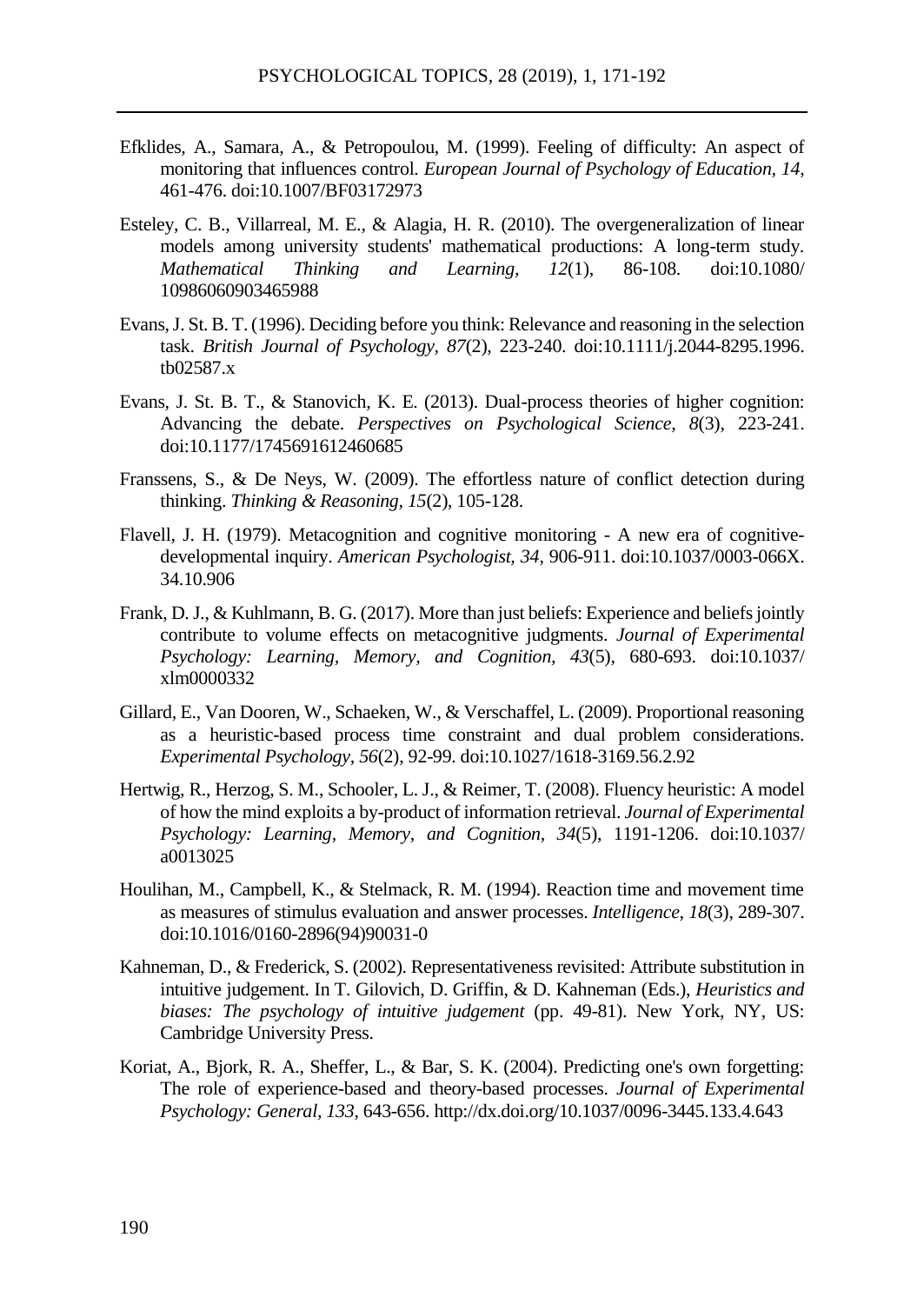- Lerkkanen, M.-K., Rasku-Puttonen, H., Aunola, K., & Nurmi, J-E. (2005). Mathematical performance predicts progress in reading comprehension among 7-year olds. *European Journal of Psychology of Education, 20*(2), 121-137. doi:10.1007/BF03173503
- Markovits, H., Thompson, V. A., & Brisson, J. (2015). Metacognition and abstract reasoning. *Memory & Cognition*, *43*(4), 681-693.
- Mueller, M. L., Dunlosky, J., & Tauber, S. K. (2016). The effect of identical word pairs on people's metamemory judgments: What are the contributions of processing fluency and beliefs about memory? *Quarterly Journal of Experimental Psychology: Human Experimental Psychology, 69*, 781-799. doi:10.1080/17470218.2015.1058404
- Narens, L., Jameson, K. A., & Lee, V. A. (1994). Subthreshold priming and memory monitoring. In J. Metcalfe & A. P. Shimamura (Eds.), *Metacognition: Knowing about knowing* (pp. 71-92). Cambridge, MA, US: The MIT Press.
- Nelson, T. O., & Narens, L. (1994). Why investigate metacognition? In J. Metcalfe & A. Shimamura (Eds.), *Metacognition: Knowing about knowing* (pp. 1-25). Cambridge, MA: Bradford.
- Norman, E., Price, M. C., & Duff, S. (2010). Fringe consciousness: A useful framework for clarifying the nature of experience-based metacognitive feelings. In A. Efklides & P. Misailidi (Eds.), *Trends and prospects in metacognition research* (pp. 63-80). New York: Springer.
- Reber, R., & Greifeneder, R. (2017). Processing fluency in education: How metacognitive feelings shape learning, belief formation, and affect. *Educational Psychologist, 52*(2), 84-103. doi:10.1080/00461520.2016.1258173
- Rose, H., & Betts, J. R. (2001). *Math matters: The links between high school curriculum, college graduation, and earnings*. San Francisco, CA: Public Policy Institute of California.
- Shiloh, S., Salton, E., & Sharabi, D. (2002). Individual differences in rational and intuitive thinking styles as predictors of heuristic answers and framing effects. *Personality and Individual Differences, 32*, 415-429. doi:10.1016/S0191-8869(01)00034-4
- Shynkaruk, J. M., & Thompson, V. A. (2006). Confidence and accuracy in deductive reasoning. *Memory & Cognition, 34*(3), 619-632.
- Simmons, J. P., & Nelson, L. D. (2006). Intuitive confidence: Choosing between intuitive and nonintuitive alternatives. *Journal of Experimental Psychology: General, 135*, 409-428. do[i:10.1037/0096-3445.135.3.409](https://doi.org/10.1037/0096-3445.135.3.409)
- Song, H., & Schwarz, N. (2008). If it's hard to read, it's hard to do: Processing fluency affects effort prediction and motivation. *Psychological Science, 19*, 986-988. doi:10.1111/j. 467-9280.2008.02189.x
- Stanovich, K. E., & Toplak, M. E. (2012). Defining features versus incidental correlates of Type 1 and Type 2 processing. *Mind & Society, 11*(1), 3-13. doi:10.1007/s11299-011- 0093-6